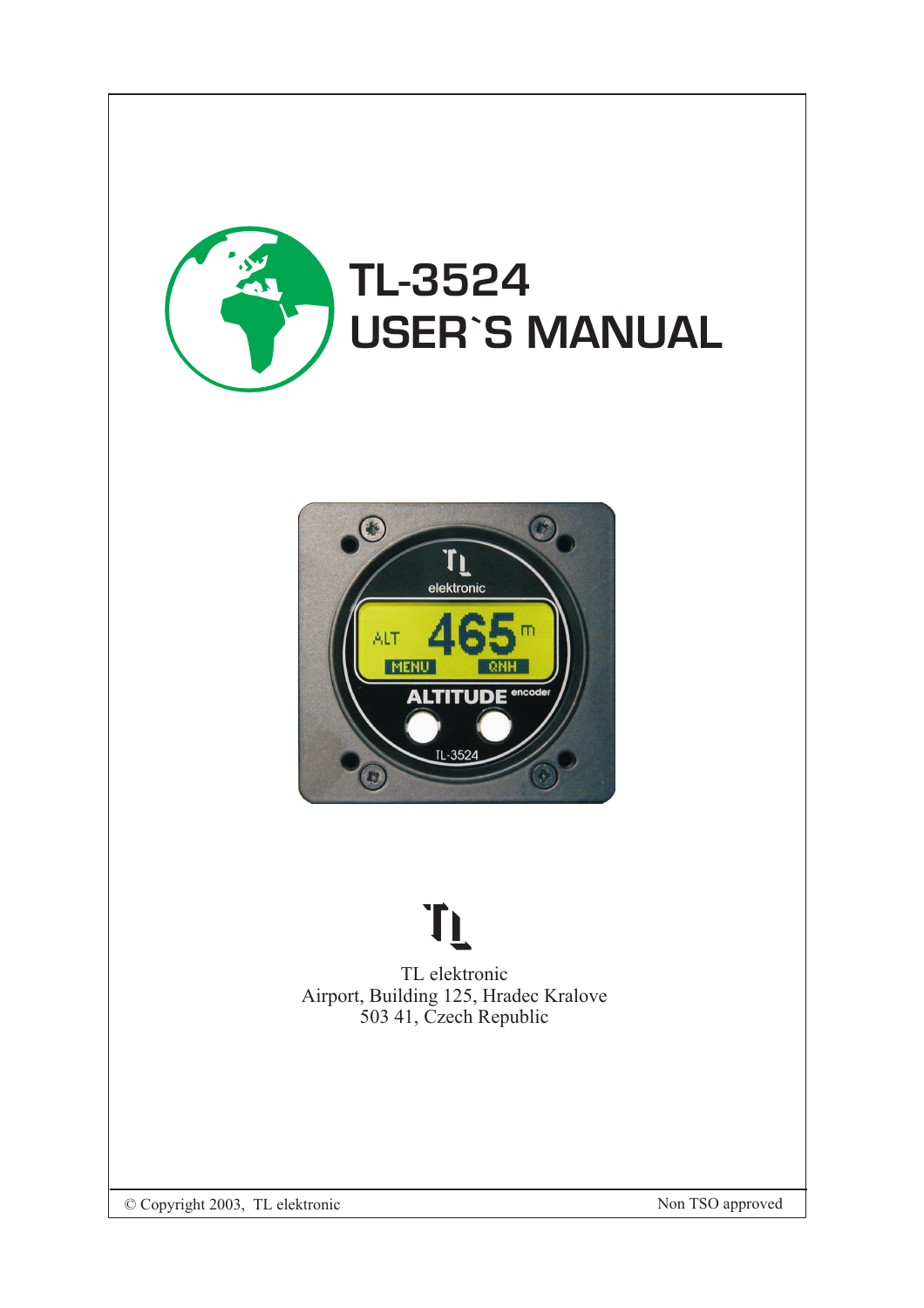#### © Copyright 2003-2006 TL elektronic All Rights Reserved

Except as expressly provided below, no part of this manual may be downloaded, transmitted, copied, reproduced, disseminated or stored in any storage medium, for any purpose without the express prior written consent of the TL elektronic company. Address your questions about the technical information to TL elektronic. Other information about sale, distribution should be directed to our exclusive distributors (see World Distributor list on our website).

> Producer's address: TL elektronic Inc. Airport, Building 125, 503 41 Hradec Kralove, Czech Republic Fax: +420 49 548 23 94 E-mail: info@tl-elektronic.com Website Address: www.tl-elektronic.com

#### Please, send your e-mail address to customer@tl-elektronic.com to receive the latest information about software upgrade.

Send your ideas to innovation@tl-elektronic.com. We will evaluate your suggestion and provide an update.

| <b>Revision</b> | <b>Revision</b><br>date | <b>Description</b>     | ECO# | <b>Insertion</b><br>date | <b>By</b> |
|-----------------|-------------------------|------------------------|------|--------------------------|-----------|
| A               | 1/6/03                  | <b>Initial Release</b> |      |                          |           |
| B               | 1/7/04                  | Language correction    | 0001 |                          |           |
|                 |                         |                        |      |                          |           |
|                 |                         |                        |      |                          |           |

#### Record of revision

Windows is registered trademark of Microsoft Corporation. All trademarks and registered trademarks are acknowledged. SchecK® is registered trademark of TL elektronic. iFamilyÆ is registered trademark of TL elektronic. sModern® is registered trademark of TL elektronic.

All information in this User's manual is subject to change without prior notice.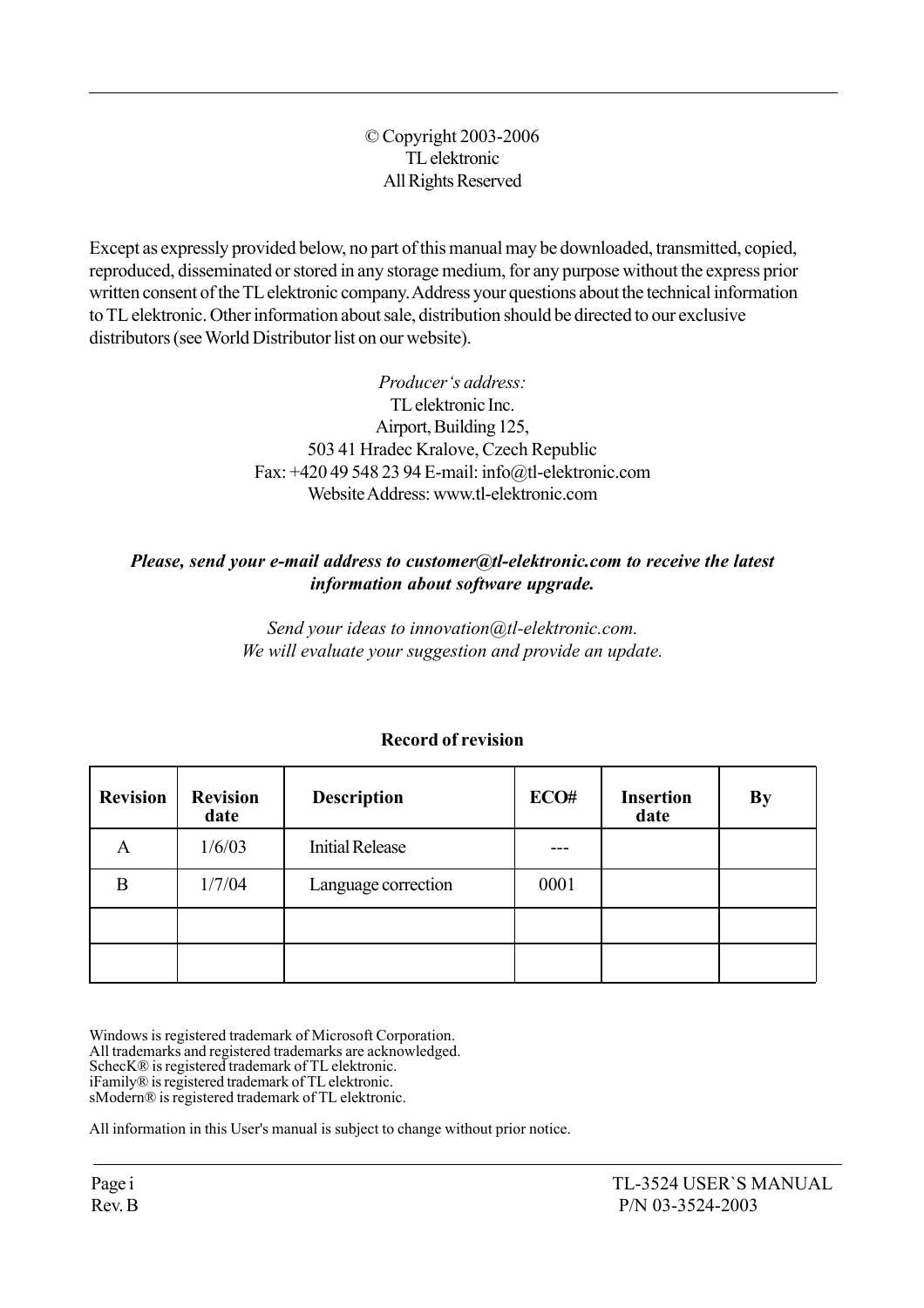# **TABLE OF CONTENTS**

| 1. GENERAL DESCRIPTION     | $1 - 1$<br>$1 - 1$ |
|----------------------------|--------------------|
|                            |                    |
| 2. INSTALLATION            |                    |
|                            | $2 - 1$<br>$2 - 1$ |
| 3. SYSTEM INTERCONNECT     | $3-1$              |
| 4. NAV-MENU DESCRIPTION    |                    |
| 5. INSTRUMENT SETUP        |                    |
|                            |                    |
|                            |                    |
|                            |                    |
|                            |                    |
|                            |                    |
|                            |                    |
|                            |                    |
|                            |                    |
| <b>6. OPERATION MANUAL</b> |                    |
|                            |                    |
|                            |                    |
|                            |                    |
|                            |                    |
|                            |                    |
|                            |                    |
|                            |                    |
|                            |                    |
|                            |                    |
| 7. SchecK DESCRIPTION      |                    |
| 8. Transponder Connection  |                    |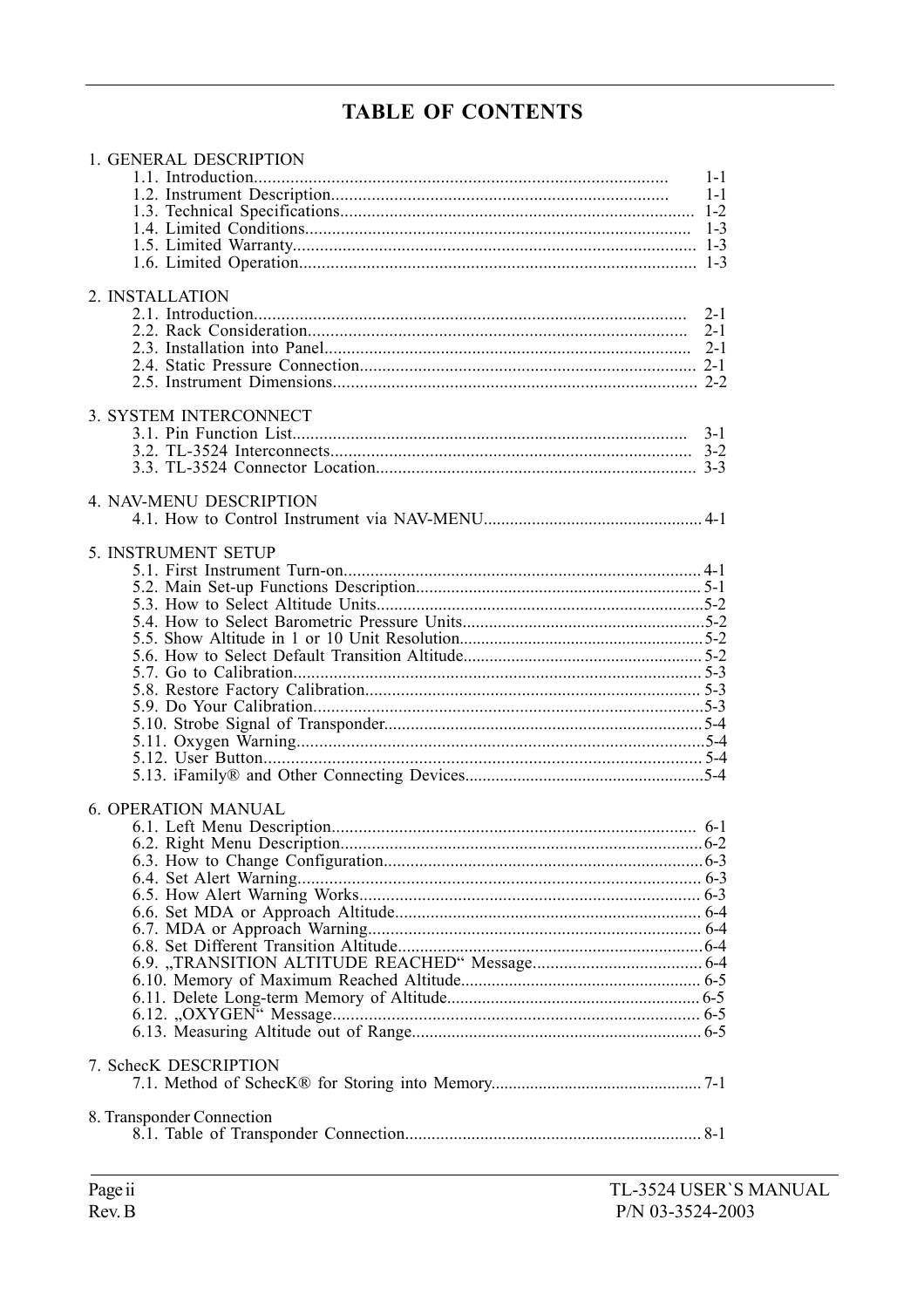# 1. GENERAL DESCRIPTION

# 1.1. INTRODUCTION

This manual describes the physical, mechanical and electrical features and functions of the TL-3524 **Altimeter** 

# 1.2. INSTRUMENT DESCRIPTION

The Altimeter incorporates the new generation of a precise sensor with the temperature and altitude calibration, which enables measuring the altitude immediately after turning the instrument on, without having to wait a few minutes. Another part of the Altimeter is an encoder of the altitude for any transponder, see the table, page 8-1.

The TL-3524 incorporates a 10.000 line long-term memory and SchecK memory (see page 7-1) for storing the measured values at 0.1 to 60 second sample rate.

The TL-3524 enables the pilot to keep the set altitude. In case of exceeding the set altitude, the pilot will be warned by the acoustic or visual signalization. It is also possible to set the MDA, the approach altitude and the transition altitude. When reaching the transition altitude, a message will show on the display. If the alarm warning has be activated either by the lack of oxygen or by high altitude, the instrument will display a Service message after the next turn-on to inform the user that the altitude has been exceeded. The User button can be programmed in the main set-up for the quick display of the maximum reached altitude or for the display of the currently set barometric pressure.

It is possible to download the measured values from the instrument via the serial cable RS-232c into your PC.

# 1.3. TECHNICAL SPECIFICATIONS

The producer guarantees all stated technical parameters only when the instrument is installed by an authorized service or an aircraft manufacturer.

#### 1.3.1 Physical characteristics

| <b>Width</b>           | 71mm(2.795 inches)                                  |
|------------------------|-----------------------------------------------------|
| Height                 | $67$ mm $(2.637$ inches)                            |
| Depth                  | 92mm (3.622 inches) including connectors with cover |
| Panel hole             | 57mm (2.244 inches) diameter                        |
| TL-3524 Weight         | $0.30 \text{ kg} (0.66 \text{ lbs})$                |
| <b>TL-3524 Harness</b> | $0.05$ kg $(0.11$ lbs)                              |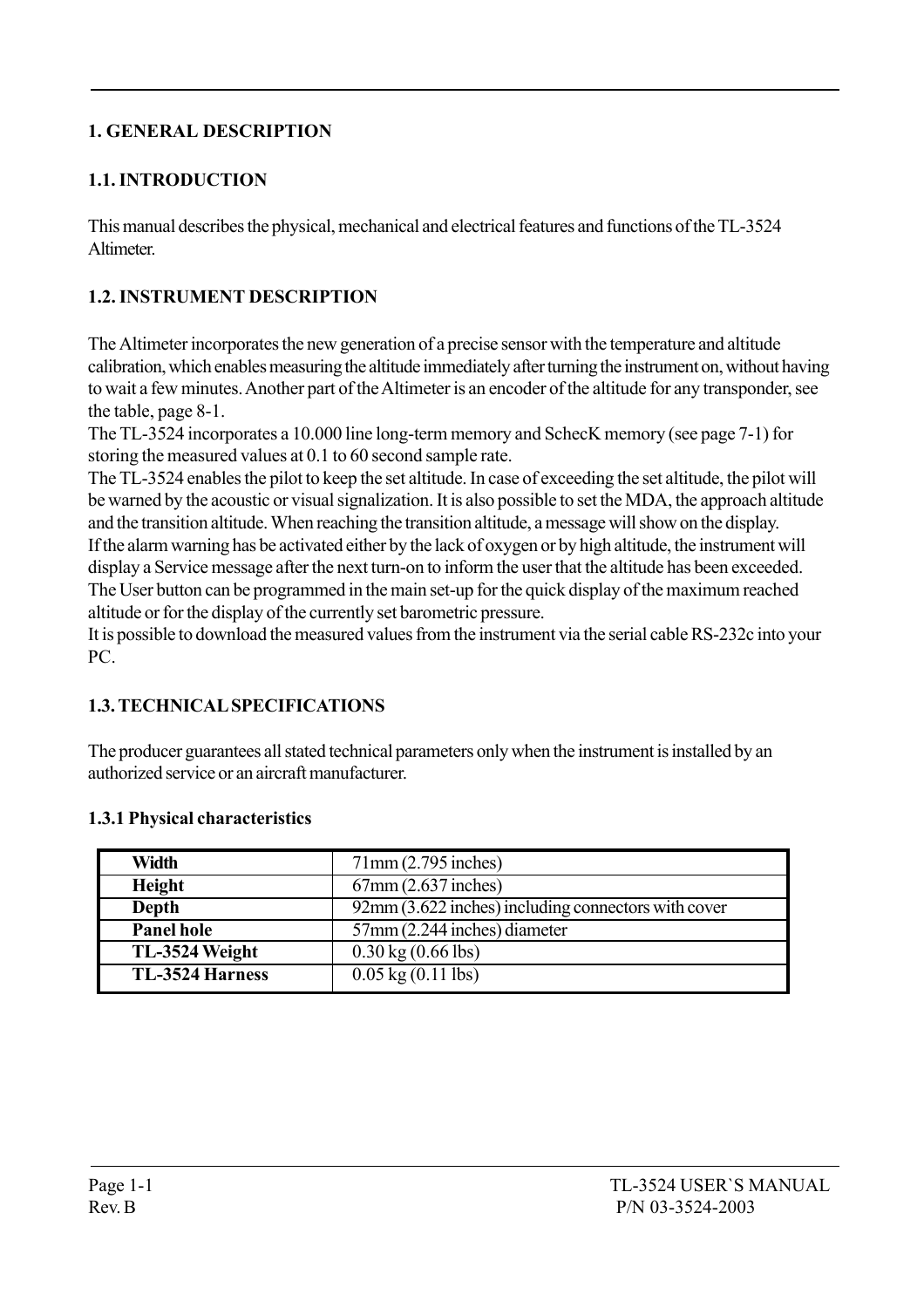#### 1.3.2 General Specifications

| <b>Operating Temperature Range</b> | $-20^{\circ}$ C to $+70^{\circ}$ C      |
|------------------------------------|-----------------------------------------|
| <b>Humidity</b>                    | 95% non-condensing                      |
| <b>Altitude Range</b>              | 4600 meters max.                        |
| <b>Power Range</b>                 | 10.0 to 32.0 Volts                      |
| <b>Max. Signalization</b>          | 30 Volts, 1 Ampere                      |
| <b>Power Consumption</b>           | 0.15 Ampere $\omega$ 14 VDC             |
| <b>Backlight Consumption</b>       | 0.08 Ampere max when ext. power is used |
| Vibration                          | 5 to 500 Hz                             |
| <b>Show Rate (LCD Refresh)</b>     | 1 second                                |

#### 1.3.3 Long-term Memory and Communication

| <b>Storing Rate</b>             | 1 to 60 seconds user selectable              |
|---------------------------------|----------------------------------------------|
| <b>Memory Capacity</b>          | <b>Scheck®</b> method                        |
| <b>Stored Values</b>            | <b>Altitude</b>                              |
| <b>Data Saved Endurance</b>     | 30 years                                     |
| <b>Rolling Memory life-time</b> | 550 000 hours $\omega$ 1 second storing rate |
| <b>Communication</b>            | $RS-232c$                                    |
| <b>Communication Speed</b>      | 38400 bps                                    |

#### 1.3.4 Encoder

| <b>Type of encoder</b>    | Mode C                                                                 |
|---------------------------|------------------------------------------------------------------------|
| <b>Strobe signal from</b> | Positive pulse 10 to 32 Volts                                          |
| the transponder           | (if positive pulse is applied, the output<br>encoding data is enabled) |

# 1.3.5 Instrument Measured Range / Resolution

| Altitude&encoder | $-350$ m to 9700m @ 1013,25 mbar / 1m          |
|------------------|------------------------------------------------|
|                  | $\sim$ (-1150ft to 31.950ft @ 29.92inHg / 2ft) |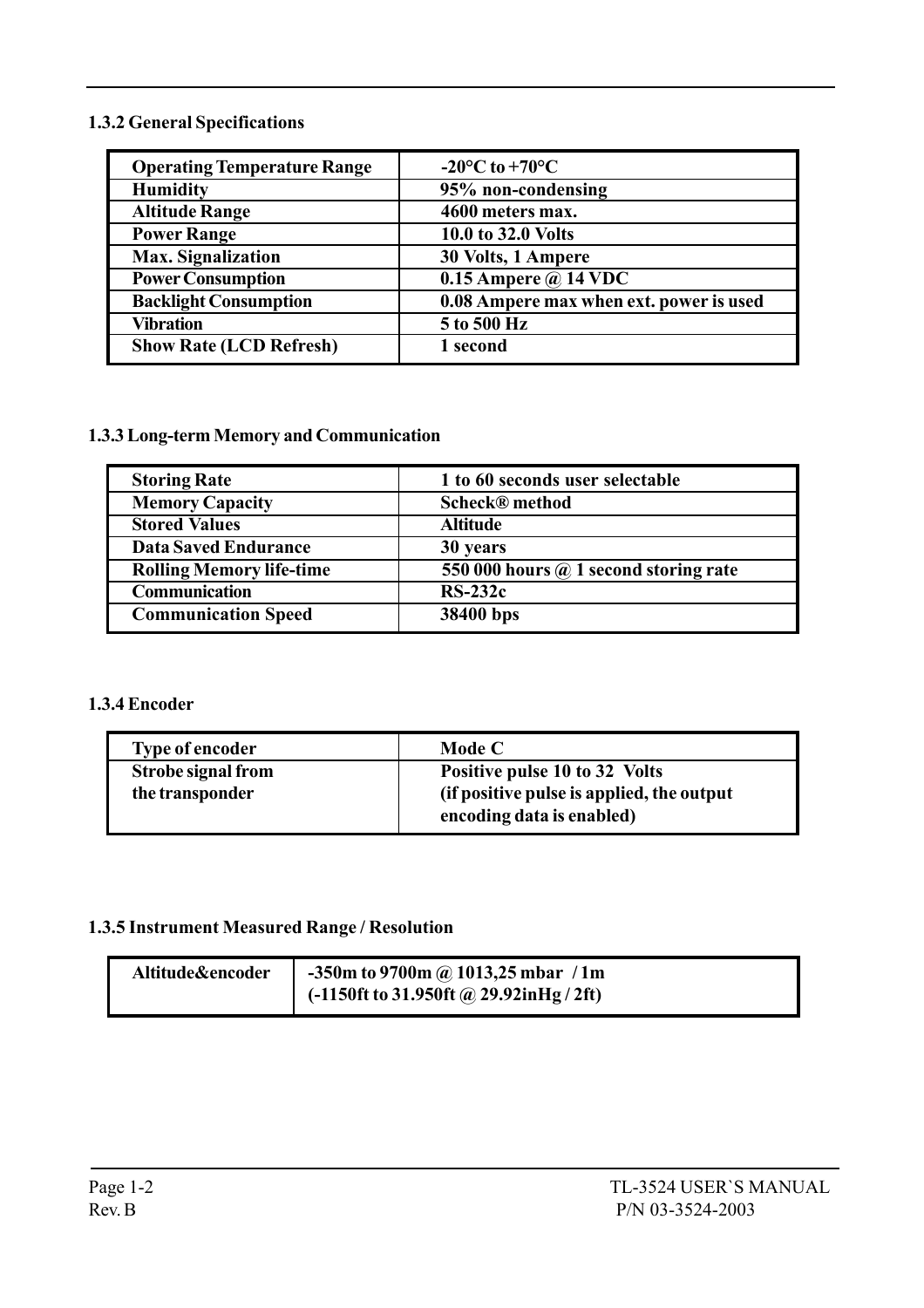# 1.4. LIMITED CONDITIONS

#### 1.5. LIMITED WARRANTY

The TL elektronic company warrants this product to be free from defects in materials and manufacture for three years from the date of purchase. TL elektronic will, at its sole option, repair or replace any components that fail in normal use. Such repairs or replacement will be made at no charge to the customer for parts or labour. The customer is, however, responsible for any transportation costs. This warranty does not cover failures due to abuse, misuse, accident or unauthorized alteration or repairs.

THE WARRANTIES AND REMEDIES CONTAINED HEREIN ARE EXCLUSIVE AND IN LIEU OF ALL OTHER WARRANTIES EXPRESS OR IMPLIED OR STATUTORY, INCLUDING ANY LIABILITY ARISING UNDER ANY WARRANTY OF ENCHANT ABILITY OR FITNESS FOR A PARTICULAR PURPOSE, STATUTORY OR OTHERWISE. THIS WARRANTY GIVES YOU SPECIFIC LEGAL RIGHTS, WHICH MAY VARY FROM STATE TO STATE.

IN NO EVENT SHALL TL ELEKTRONIC BE LIABLE FOR ANY INCIDENTAL, SPECIAL, INDIRECT OR CONSEQUENTIAL DAMAGES, WHETHER RESULTING FROM THE USE, MISUSE, OR INABILITY TO USE THIS PRODUCT OR FROM DEFECTS IN THE PRODUCT. SOME STATES DO NOT ALLOW THE EXCLUSION OF INCIDENTAL OR CONSEQUENTIAL DAMAGES, SO THE ABOVE LIMITATIONS MAY NOT APPLY TO YOU.

To obtain warranty service, call the TL elektronic Customer Service (+420 49 548 23 92) for a returned merchandise tracking number. The unit should be securely packaged with the tracking number clearly marked on the outside of the package and sent freight prepaid and insured to a TL elektronic warranty service station. A copy of the original sales receipt is required as the proof of purchase for warranty repairs. TL elektronic retains the exclusive right to repair or replace the unit or software or offer a full refund of the purchase price at its sole discretion.

SUCH REMEDY SHALL BE YOUR SOLE AND EXCLUSIVE REMEDY FOR ANY BREACH OF WARRANTY.

#### 1.6. LIMITED OPERATION

This product is not TSO approved as a flight instrument, therefore, the manufacturer will not be held responsible for any damage caused by its use. The encoder output is only a complement of the Altimeter; therefore, the manufacturer is responsible neither for using this output, nor for any possible legal consequences resulting from its use.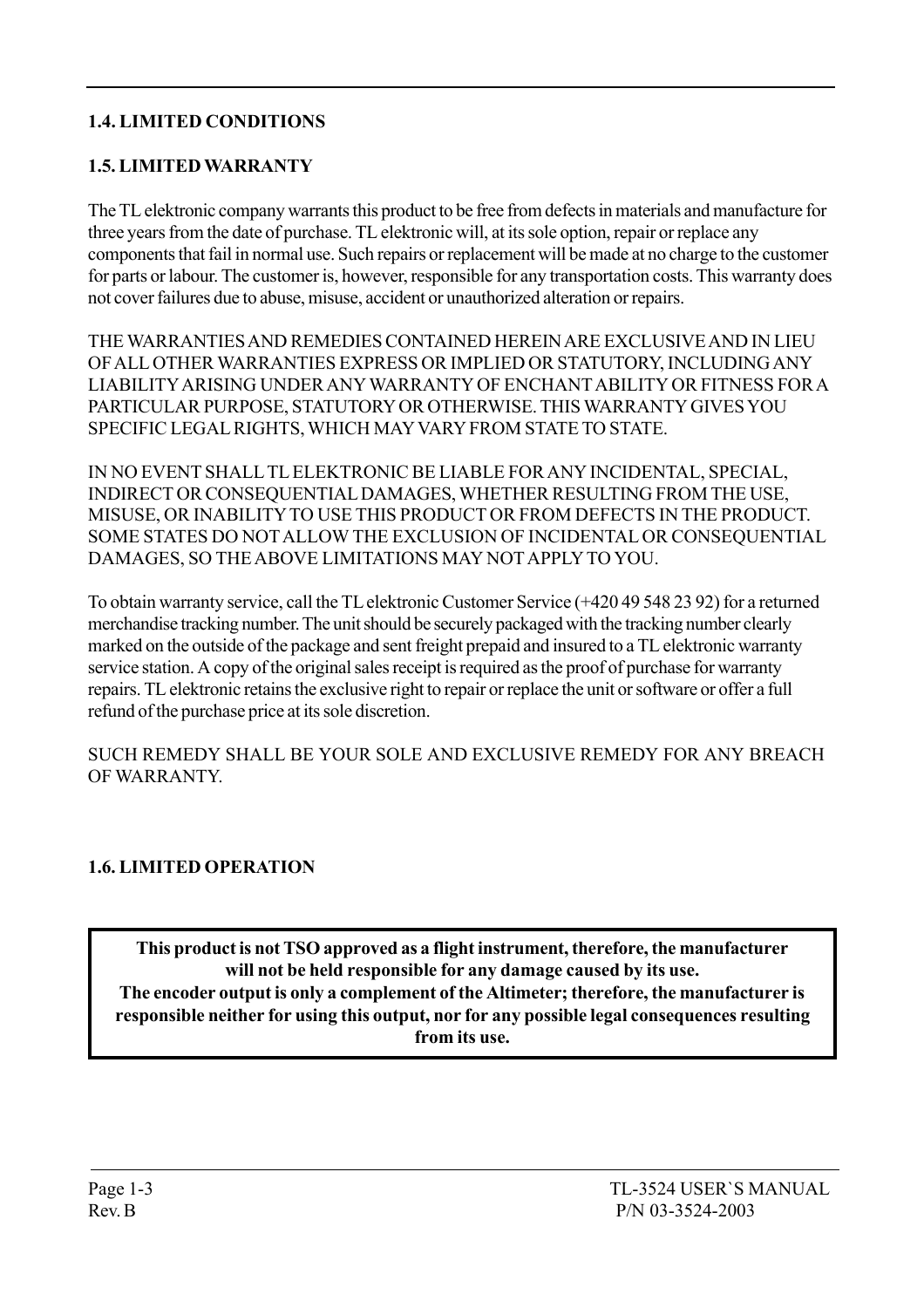# 2. INSTALLATION

# 2.1 INTRODUCTION

Careful planning and consideration of the suggestions in this section are required to achieve the desired performance and reliability from the TL-3524.

# 2.2 RACK CONSIDERATION

Plan a location that gives the pilot complete and comfortable access to the entire keypad and that is plainly visible from the pilot's perspective. Check that there is adequate depth for the rack in the instrument panel. A location away from heating vents or other sources of heat generation is optimal.

# 2.3 INSTALLATION INTO PANEL

Connect the cables into the connector and use the connector cover. Secure the incoming leads to prevent their effect on the connector in the vertical direction.

**A** Connect the static pressure hose into the fitting. Secure the incoming leads to prevent their effect on the hose in the vertical and horizontal direction.

# 2.4 STATIC PRESSURE CONNECTION

The TL-3524 is calibrated in the factory to the pressure datum according to the National Bureau of Standards. When the TL-3524 has been installed in the aircraft it must be calibrated to the primary flight altimeter according to Advisory Circular 43-6A so as to comply with FAR91.36(b) and FAR 91.172 (see the calibration procedure, page 5-9).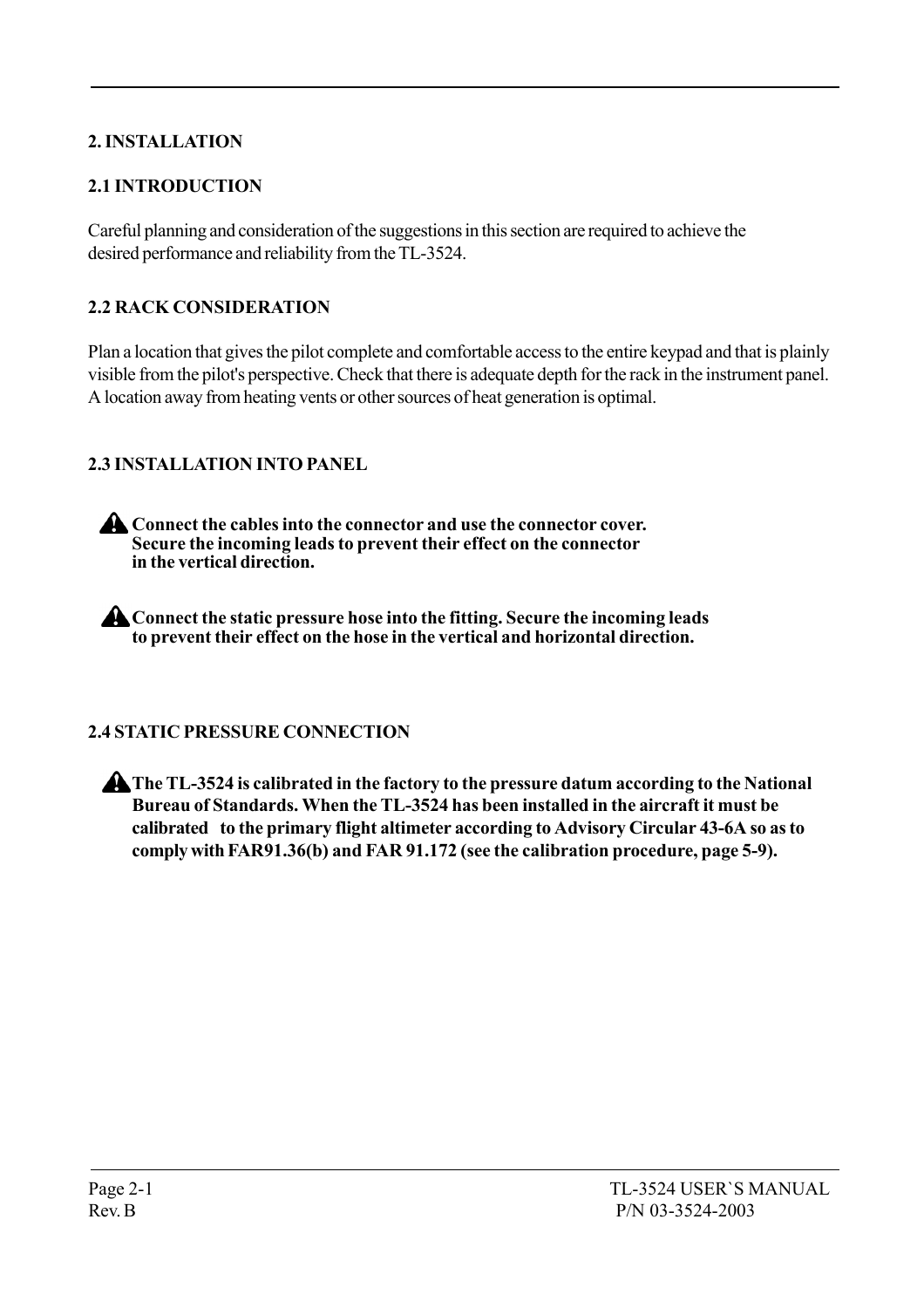

**Mounting Rack Dimension Mounting Rack Dimension**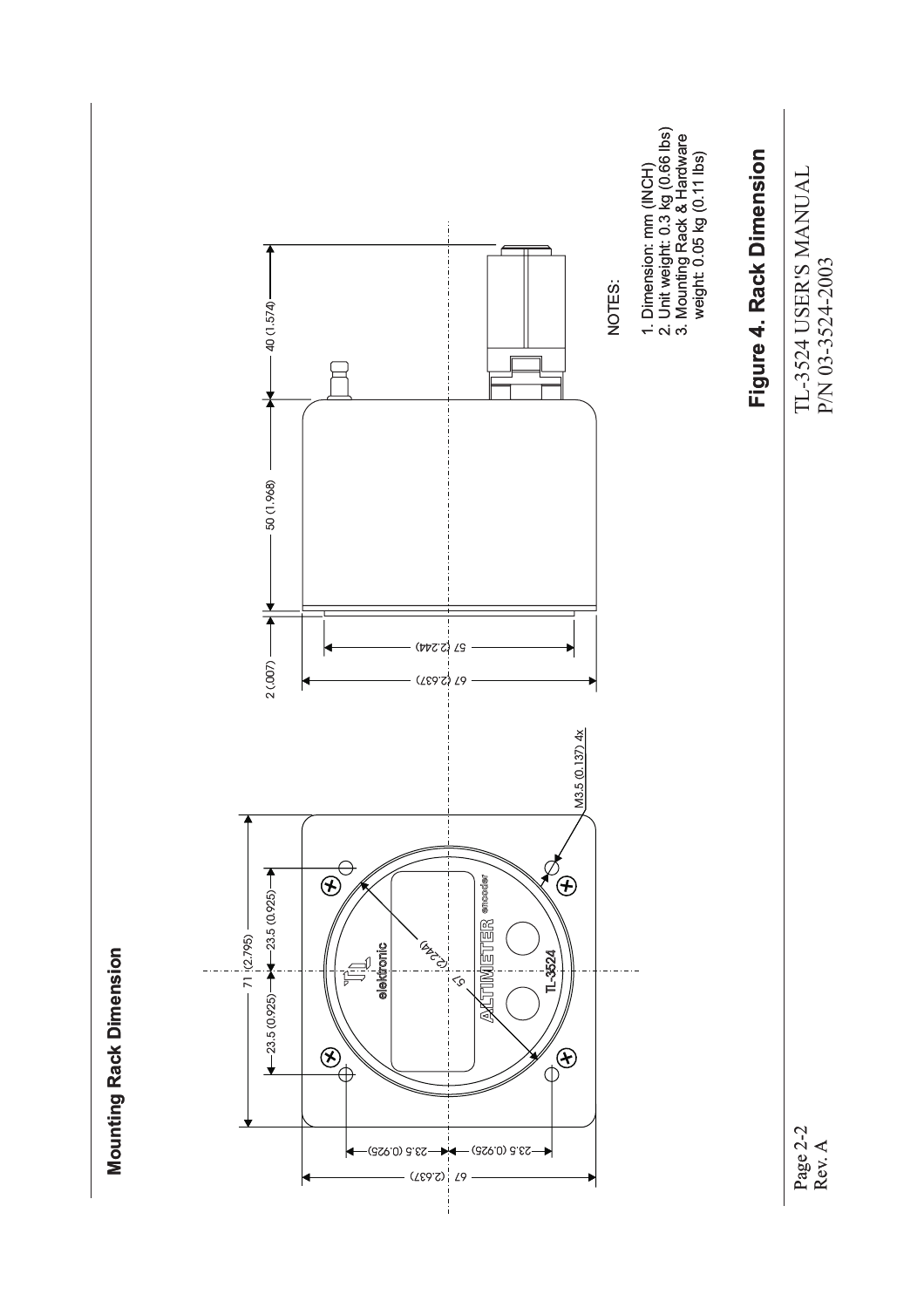#### 3.1 PIN FUNCTION LIST

| Pin             | Pin Name                                        | I/O           |
|-----------------|-------------------------------------------------|---------------|
| 1               | Transponder -A1                                 | Out           |
| $\overline{2}$  | Transponder - A2                                | Out           |
| $\overline{3}$  | Transponder - STROBE signal                     | In            |
| $\overline{4}$  | Ground for transponder                          | $\sim$ $\sim$ |
| 5               | Transponder - A4                                | Out           |
| 6               | Transponder - B1                                | Out           |
| $\overline{7}$  | Aircraft power                                  | In            |
| 8               | Aircraft ground                                 | $ -$          |
| 9               | Transponder - B2                                | Out           |
| 10              | Transponder - B4                                | Out           |
| 11              | Input for backlight                             | In            |
| 12              | Internal source for backlight                   | Out           |
| $\overline{13}$ | Transponder - C1                                | Out           |
| 14              | Transponder - C2                                | Out           |
| 15              | Input for User button                           | In            |
| 16              | Ground for User button input                    | $\sim$ $\sim$ |
| 17              | Transponder - C4                                | Out           |
| 18              | Do not connect! - reserved for transponder - D4 | Out           |
| 19              | iFamily® communication ISCL                     | I/O           |
| 20              | iFamily® communication ISDA                     | I/O           |
| $\overline{21}$ | Signalization unit                              | Out           |
| 22              | Ground for PC communication (RS-232)            | - -           |
| 23              | RXD from PC (RS-232)                            | In            |
| 24              | TXD to PC $(RS-232)$                            | Out           |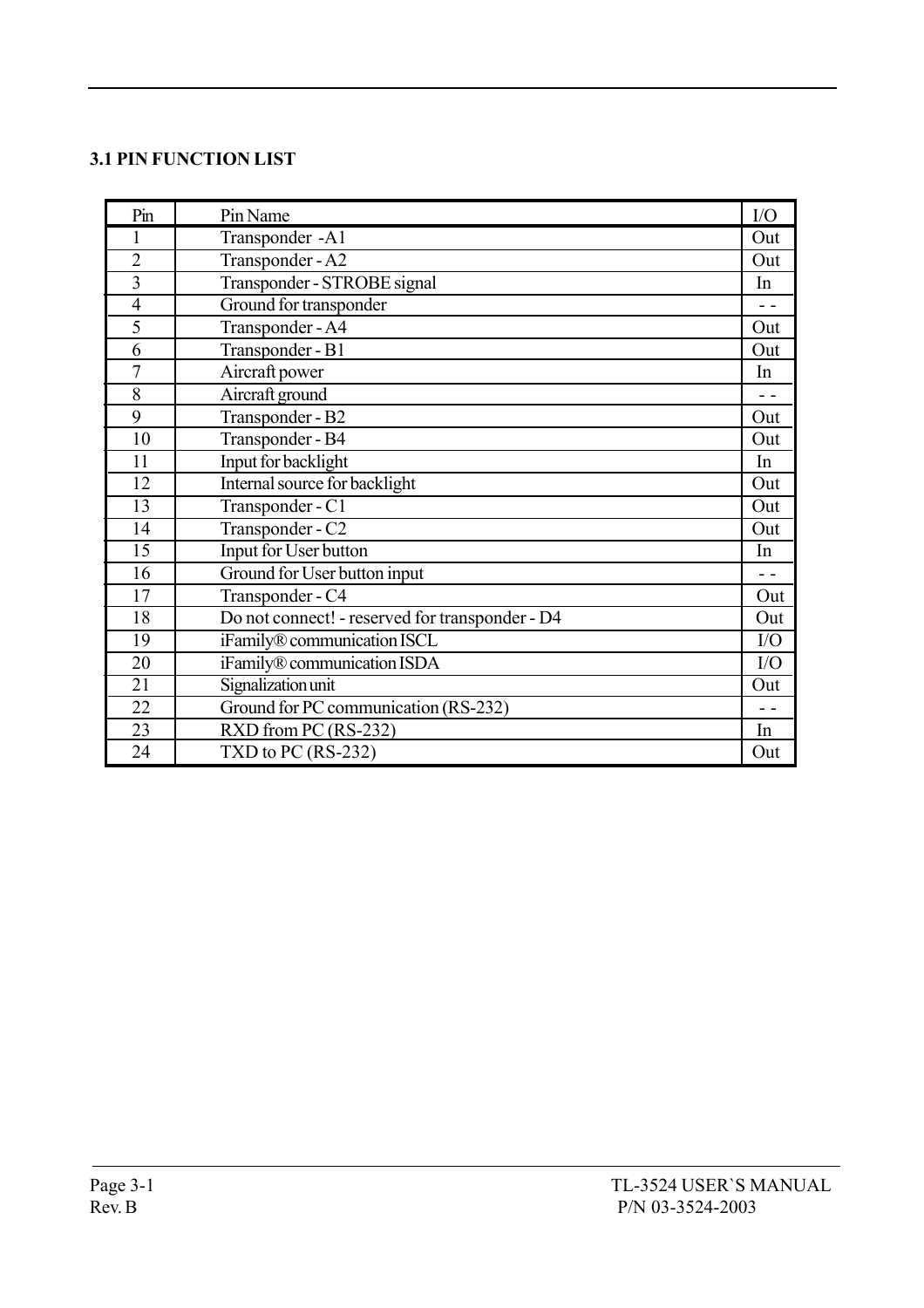Rev. $\Xi$ Page3-2



P/N 03-3524-2003 03-3524-2003 TL-3524TL-3524 USER'S MANUAL MANUAL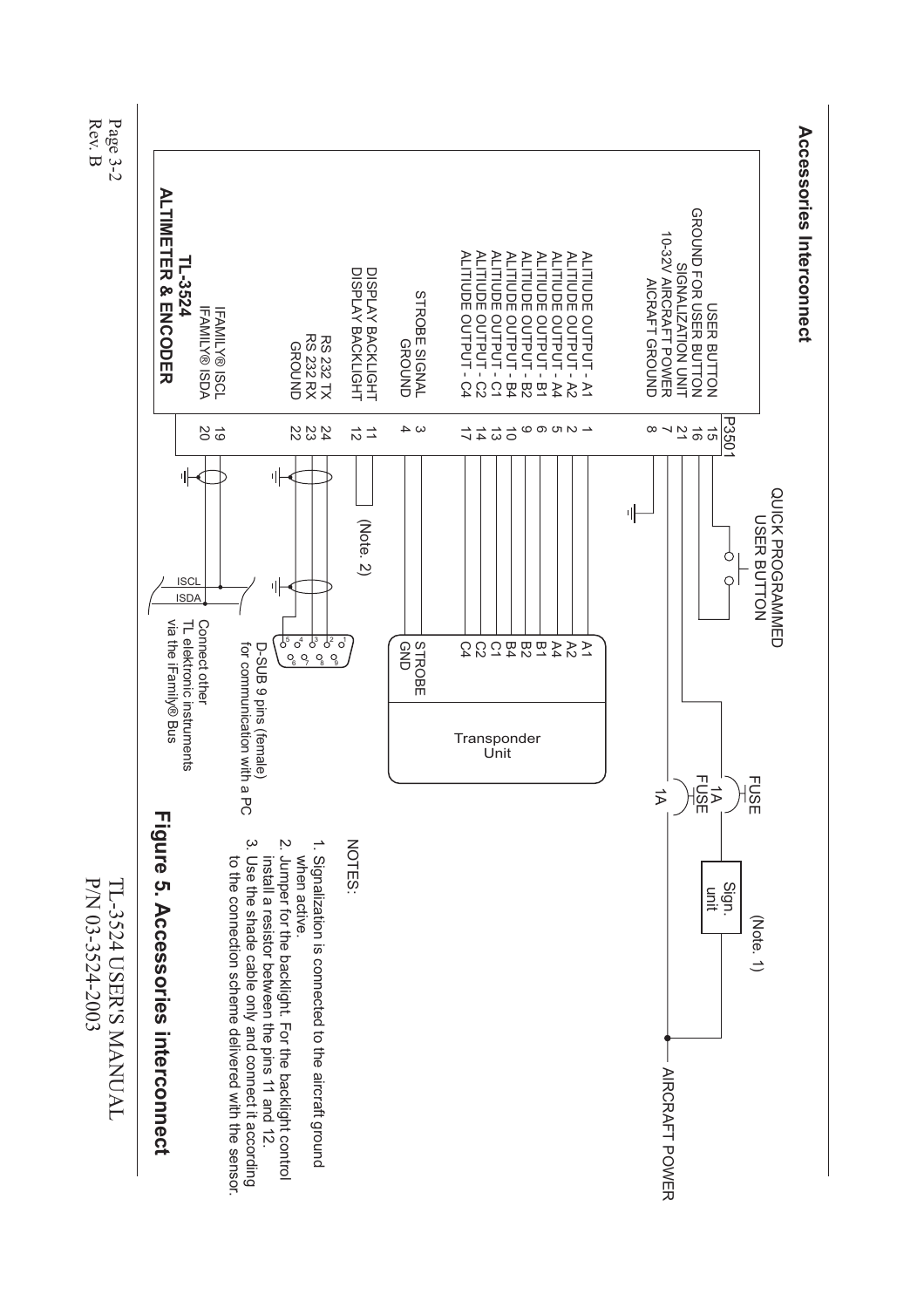TL-3524 USER'S MANUAL<br>P/N 03-3524-2003 TL-3524 USER'S MANUAL P/N 03-3524-2003

Page 3-3 Rev. A

# Figure 6. Connectors locate **Figure 6. Connectors locate**



**Rear view of connector plate**

Rear view of connector plate

NOTES:

- 1. Secure the incoming leads to prevent<br>their effect on the connector in the 1. Secure the incoming leads to prevent their effect on the connector in the vertical direction.
	- 2. Secure the incoming hose to prevent their effect on the fitting in the
	-
- vertical direction.<br>2. Secure the incoming hose to prevent<br>their effect on the fitting in the<br>vertical and horizontal direction. vertical and horizontal direction.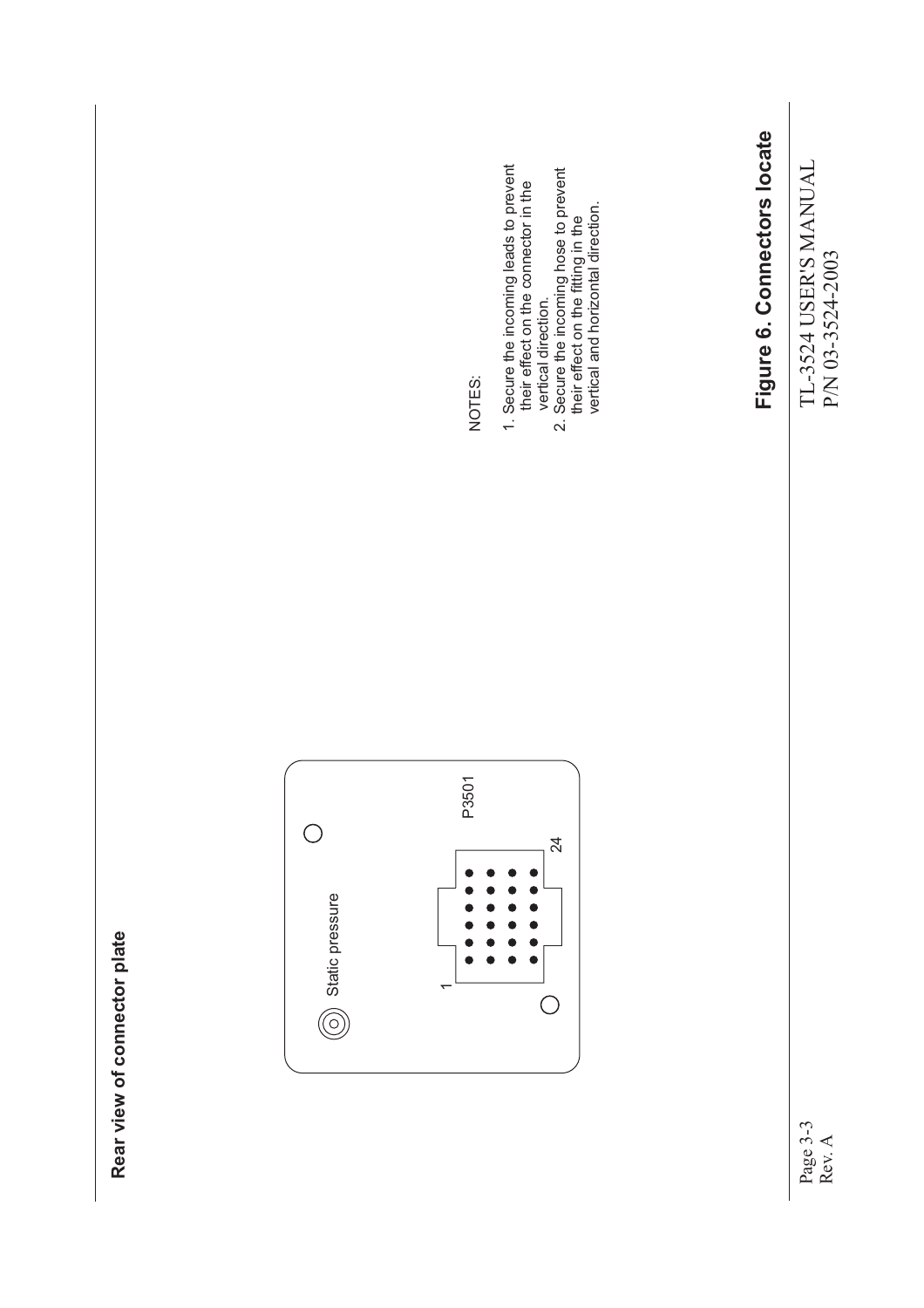# 4. NAV-MENU DESCRITION

#### 4.1 How to Control Instrument via NAV-MENU

There are black labels on the display. Each is affiliated to the left and the right button. Before pressing a button, read the information on the label. Its functions are different in every menu.



To store a value into the memory, press both buttons simultaneously. Release the buttons when the setting arrows vanish.

The left label is for the Left button. The right label is for the Right button.





#### 5 INSTRUMENT SETUP

#### 5.1 First Instrument Turn-on

Before the Altimeter starts to indicate, you must do the basic setting of language, contrast, units, etc. After the first turn-on of the instrument, the "FIRST SETUP" message will show on the display. This set-up must be completed to continue.

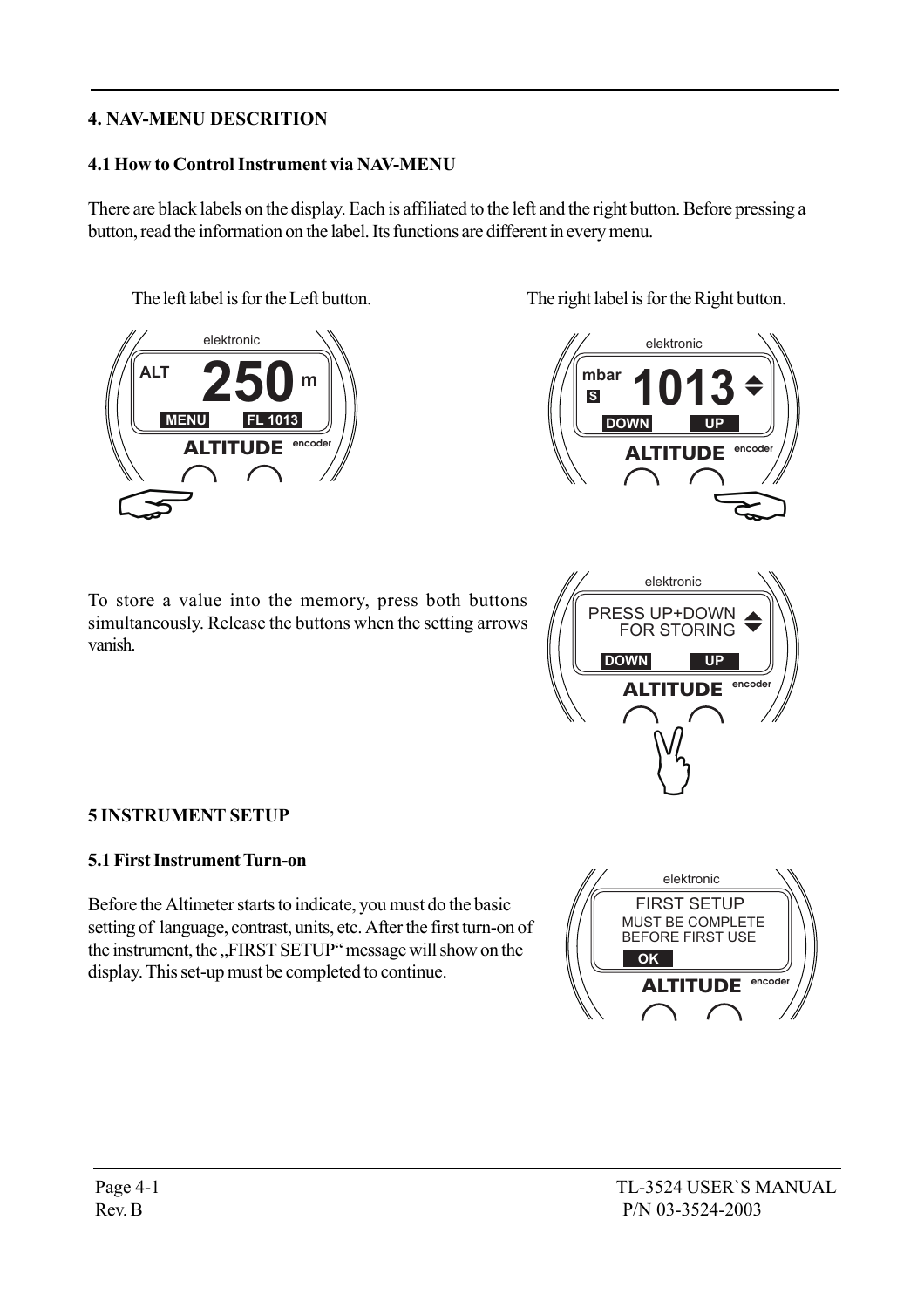## 5.2 Main Set-up Functions Description

Table of the instrument configuration steps is shown below (Initial - firmware version 1.0).

| 0              | <b>LANGUAGE</b>          | Select your language for communication with the instrument.   |
|----------------|--------------------------|---------------------------------------------------------------|
|                | <b>DISPLAY CONTRAST</b>  | Select the contrast of the display.                           |
| $\mathfrak{D}$ | <b>PASSWORD</b>          | Select your password.                                         |
| 3              | <b>ALTITUDE UNIT</b>     | Select your local unit for altitude.                          |
| $\overline{4}$ | <b>AIR PRESSURE UNIT</b> | Select your local unit for barometric pressure.               |
| 5              | <b>DISP. PRECISION</b>   | Set the resolution of altitude that will show on the display. |
| 6              | <b>CALIBRATION</b>       | Do the calibration of altitude acc. to FAR 91.36, 91.172      |
|                |                          | FAA advisory circular 43-6A.                                  |
| 7              | <b>TRANSITION ALT.</b>   | Set your local transition altitude.                           |
| 8              | <b>STROBE MODE</b>       | Enable or disable the strobe signal to the transponder.       |
| 9              | <b>OXYGEN WARNING</b>    | Select OFF = if your cockpit is pressurized,                  |
|                |                          | $ON = if$ your cockpit is not pressurized.                    |
| 10             | <b>USER BUTTON</b>       | Program your button for these functions:                      |
|                |                          | $SHOW MAX. ALT =$ shows the maximum altitude                  |
|                |                          | of acceleration when the button is pressed,                   |
|                |                          | $SHOW QNH$ or $FL =$ shows the set barometric pressure        |
|                |                          | when the button is pressed.                                   |
| 11             | <b>VOICE WARNING</b>     | Enable or disable the voice warning into the headphones       |
|                |                          | (only with use of our Intercom TL-2424 or Voice Module).      |
| 12             | <b>INST. ON-LINE</b>     | Check the connected instruments from the TL elektronic        |
|                |                          | iFamily <sup>®</sup> that are On-Line.                        |

All information on this page is subject to change without prior notice. Download the latest version of the manual from www.tl-elektronic.com and compare with you version of firmware.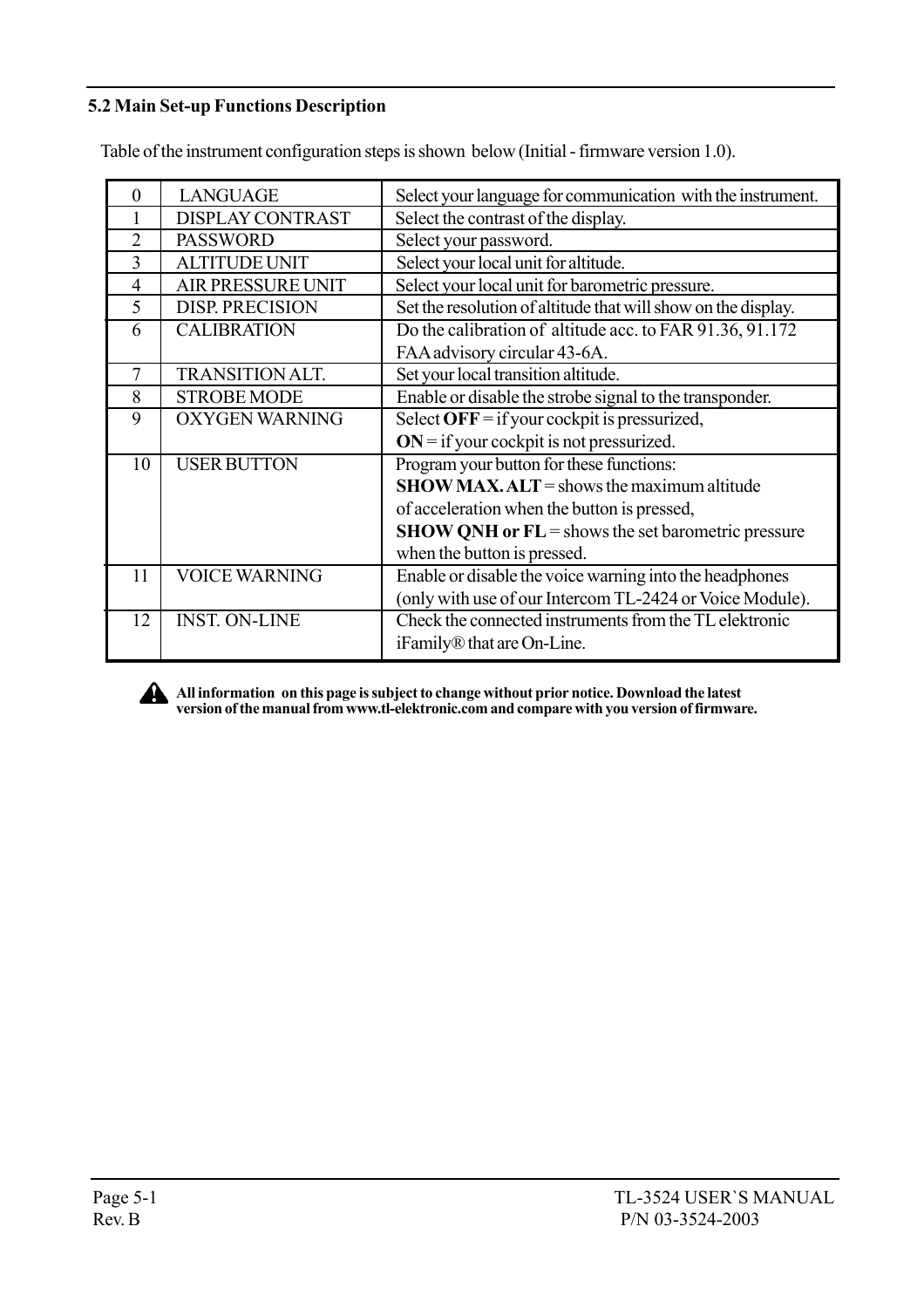# 5.3 How to Select Altitude Units

For selecting the altitude units, use the "Select" button in the Setup menu. The selected unit is shown inversely on the black background. When the unit has been selected, press the Continue<sup>\*</sup> button for storing and step to the next configuration.

#### 5.4 How to Select Barometric Pressure Units

For selecting the barometric pressure units, use the "Select" button in the Set-up menu. The selected unit is shown inversely on the black background.When the unit has been selected, press the "Continue" button for storing and step to the next configuration.

# 5.5 Show Altitude in 1 or 10 Unit Resolution

Select the display of altitude either in units or in tens of meters (feet). If you select tens, the last displayed number will be 0. The reason is to prevent disturbing caused by the continuous changes of altitude.

# 5.6 How to Select Default Transition Altitude

Set your local transition altitude in this menu. This altitude will be checked all the time. When reaching this altitude, the message will show on the display, see point 6-9.









elektronic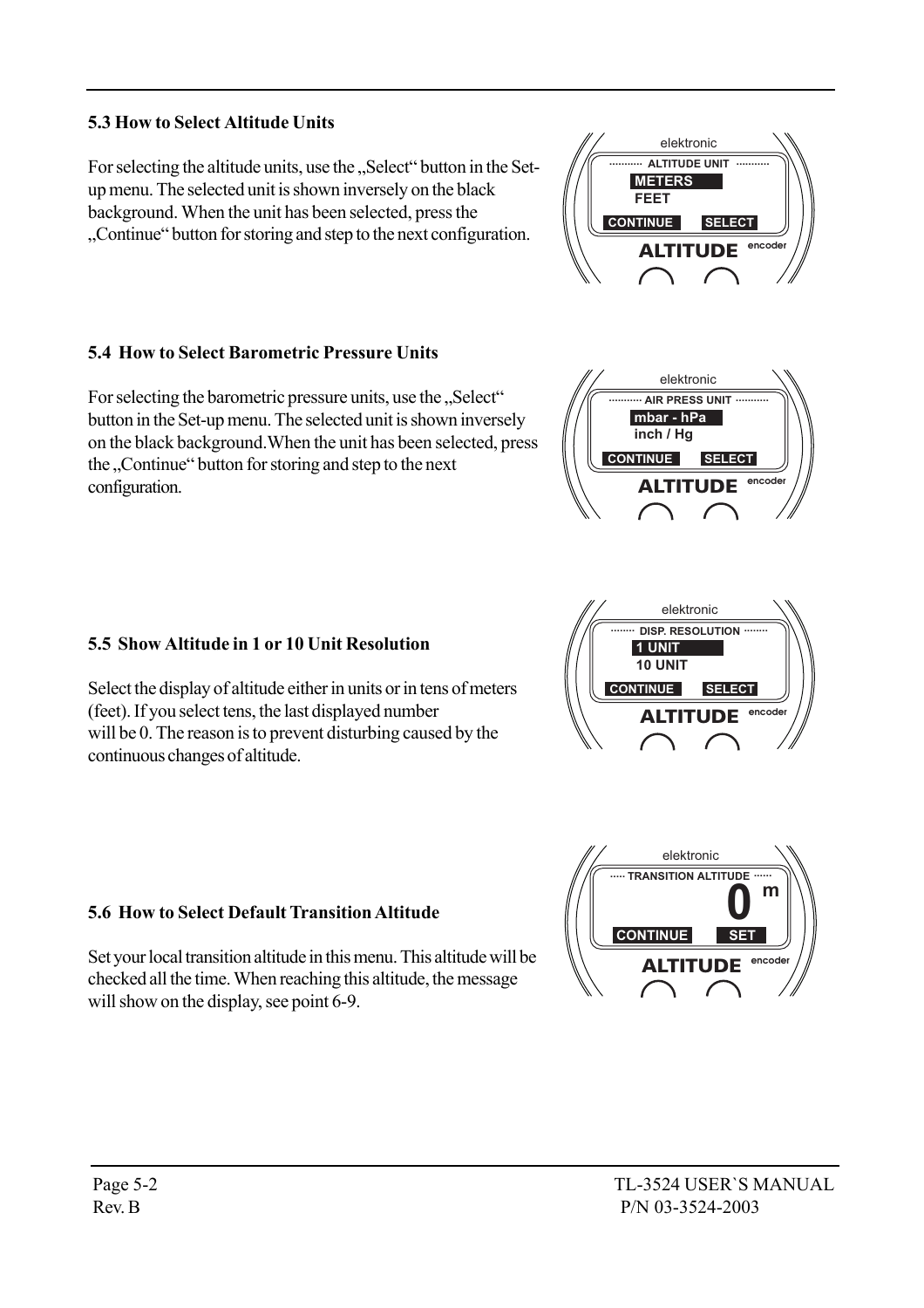# 5.7 Go to Calibration

A pitot-static system test equipment is required to perform the following calibration procedures. The TL-3524 is calibrated in the factory to the pressure datum according to the National Bureau of Standards. When the TL-3524 has been installed in the aircraft it must be calibrated to the primary flight altimeter according to Advisory Circular 43-6A so as to comply with FAR 91.36(b) and FAR 91.172.

# 5.8 Restore Factory Calibration

Any time you can go back to the factory calibration done according to the pressure datum traceable to the National Bureau of Standards.

# 5.9 Do Your Calibration

- 1. The calibration should be done with both the primary flight altimeter and the TL-3524 at the same ambient temperature within the range of  $+15$  to  $+35^{\circ}$ C ( $+55$  to  $+95^{\circ}$ F). The power supplied to the TL-3524 should be of the same nominal voltage as the power of the aircraft, to which it is to be installed.
- 2. Connect the power to the TL-3524 for at least 5 minutes before proceeding with the calibration.
- 3. With the primary flight altimeter set to 1013,25mBar (29.92 in hg), increase the system pressure supplied by the pitot-static test equipment until the primary flight altimeter indicates -280m +/-30m  $(-918ft + -100ft)$  as the minimum altitude.
- 4. Compare the altitude shown on the display with the instant altitude and if required, adjust the difference value by the "UP" and "DOWN" buttons for adjusting the instant altitude to the primary flight altimeter. Press both buttons for storing the set value.
- 5. Decrease the system pressure until the primary flight altimeter indicates 9500m +/- 30m  $(30750 \text{ft} +/- 100 \text{ft})$ .
- 6. Compare the altitude shown on the display with the instant altitude and if required, adjust the difference value by the  $U\!U\!P$ <sup> $\cdot$ </sup> and  $U\!D\!O\!W\!N$ <sup> $\cdot$ </sup> buttons for adjusting the instant altitude to the primary flight altimeter. Press both buttons for storing the set value.
- 7. Repeat the steps 3 to 6 until the accuracy of 15m (+/- 50ft) is obtained for both increasing and decreasing the pressure at both the maximum and minimum calibration altitude.
- 8. Install a label that corresponds with the maximum altitude, to which the TL-3524 was calibrated, on the instrument panel below the primary flight altimeter. The FAR 91.217 requires the correspondence check to be performed. The AC43-6B provides guidance for acceptable methods to accomplish this.







elektronic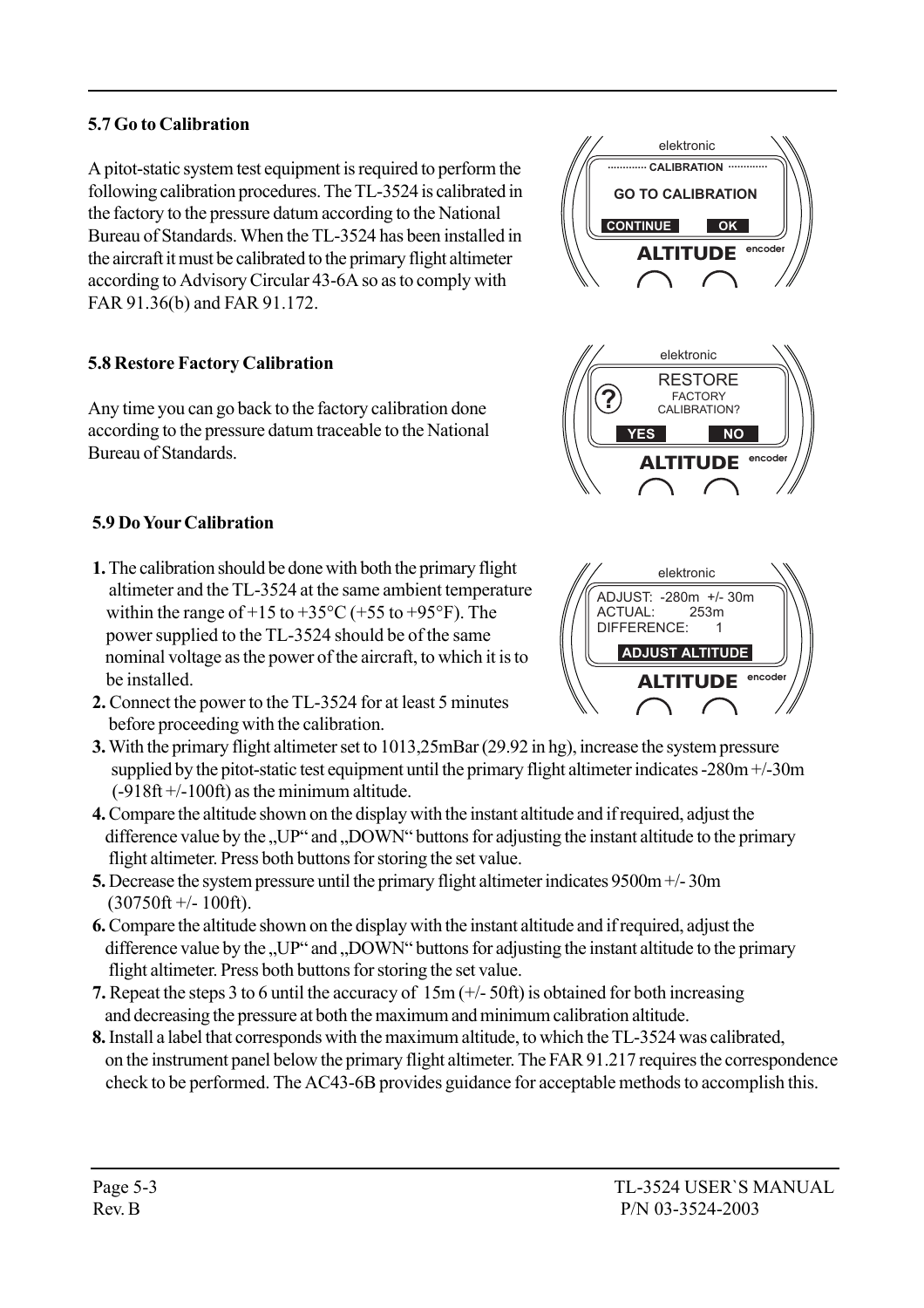#### 5.10 Strobe Signal of Transponder

Some transponders have the strobe signal that activates or deactivates the outputs of the TL-3524. If the pin no.3 on the connector P3524 is plugged in, select,  $ENABLE^{\alpha}$ . If the pin  $no.3$  is not plugged in, select,  $DISABLE$ <sup>".</sup>

#### 5.11 Oxygen Warning

If you fly higher than 3.800m (12.500ft) above the sea level, your cockpit should be pressurized in compliance with JAR-OPS 1.775. If you want to be informed that the oxygen is required, select "ENABLE". The altitude for signalization in the instrument is default to 3.800m (12.500ft). If you do not want to be informed that the oxygen is required, select, DISABLE".

#### 5.12 User Button

When pressed, the external User button offers you the possibility of programming to quick show or quick switch to the selected menu. After releasing the button, you will get back the measured value indication. For example - if you have set SHOW QNH or FL, after pressing the button you can monitor barometric pressure.

#### 5.13 iFamily<sup>®</sup> and Other Connecting Devices

As the first of aircraft instruments, the TL-3524 offers you the possibility of connecting with other instruments from the TL elektronic family, in order to gain simultaneous recording of the measured values, mass PC download of all connected instruments etc. via one cable.

If some other instruments or the GPS are connected to the reserved inputs, this menu shows each connected instrument. It also enables checking the connected instruments and devices.









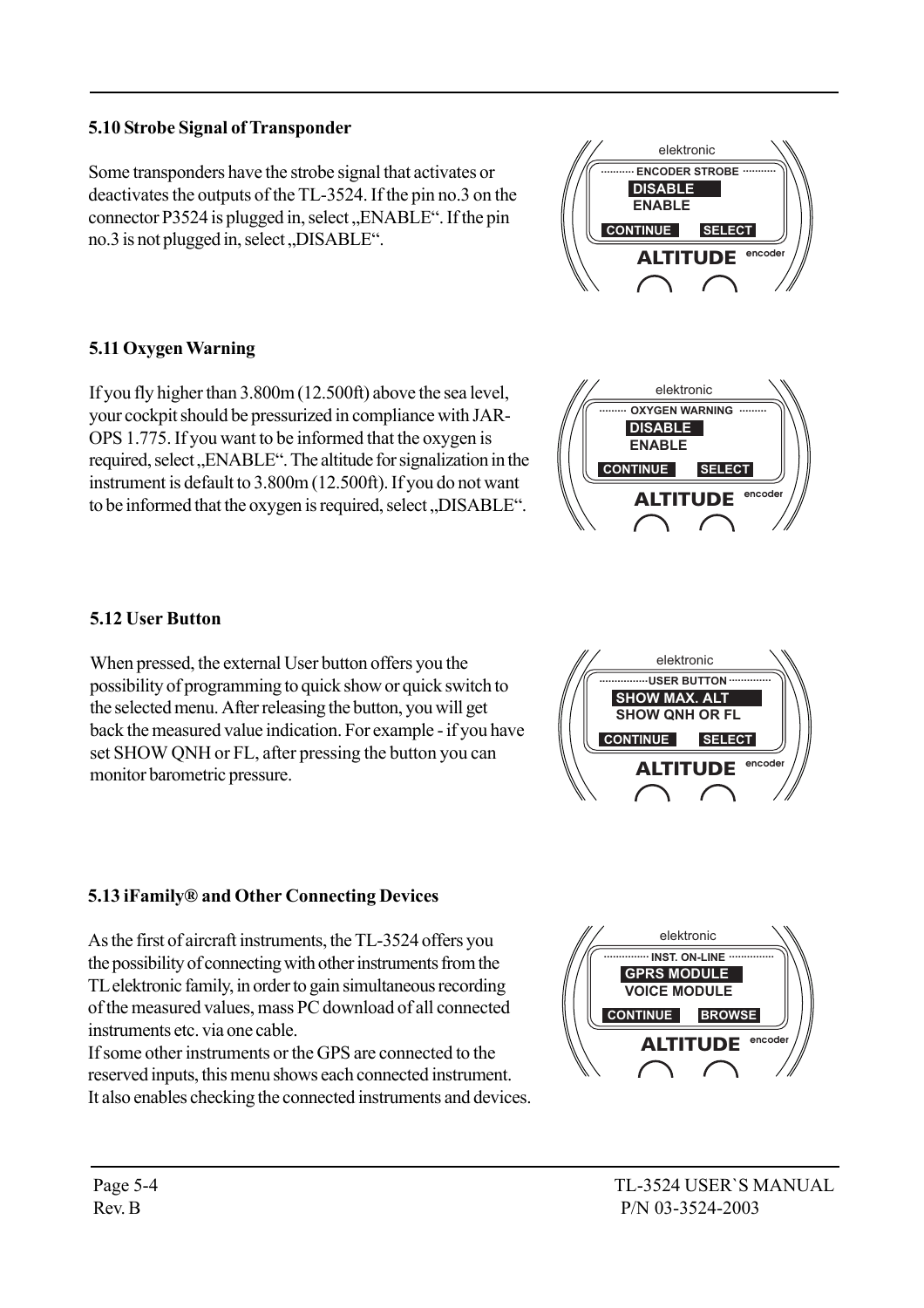# 6. OPERATIONAL MANUAL

# 6.1. Left Menu Description

The left main menu shows the information about the alert altitude, the MDA, the transition altitude etc. according to the table below.



| <b>Second</b> | <b>Description</b>                                  |
|---------------|-----------------------------------------------------|
|               | Alert altitude                                      |
|               | <b>MDA</b>                                          |
|               | <b>Transition altitude</b>                          |
| <b>MAX</b>    | Long-term memory of the maximum reached altitude    |
| <b>DELETE</b> | Delete the long-term memory of the maximum altitude |
| <b>EXIT</b>   | Exit from the second menu                           |
|               |                                                     |
|               |                                                     |

#### Left menu (Initial firmware version 1.0)  $\mathbf{I}$



All information on this page is subject to change without prior notice. Download the latest version of the manual from www.tl-elektronic.com and compare with you version of firmware.

#### 6.1.1 Second Menu

The "OTHER" dialog will show on the display after pressing the left button. If you press,  $YES^{\prime\prime}$  in this dialog, the instrument will go to the second menu where you can get the information about the maximum reached altitude etc.

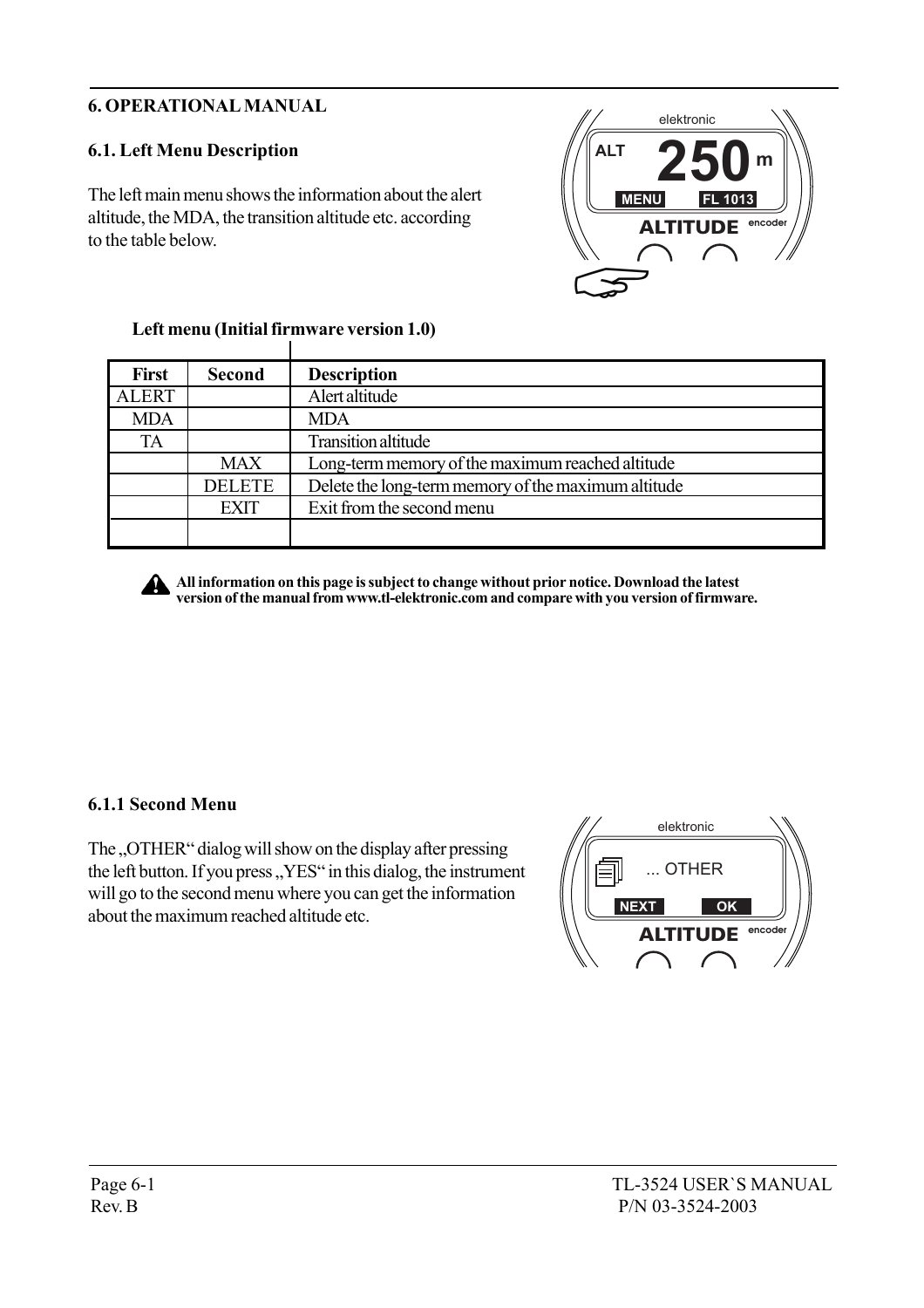# 6.2 Right Menu Description

The right menu shows the information about the set barometric pressure according to the table below.



Right Menu (Initial firmware version 1.0)

| <b>First</b> | <b>Second</b> | <b>Description</b>                                        |
|--------------|---------------|-----------------------------------------------------------|
| FL or        |               | Set FL (flight level at the National Bureau of Standards) |
| <b>JNH</b>   |               | or QNH barometric pressure                                |

All information on this page is subject to change without prior notice. Download the latest version of the manual from www.tl-elektronic.com and compare with you version of firmware.

Setting the barometric pressure: While holding the button "UP" or "DOWN", the barometric pressure value always stops when reaching the value stated by the National Bureau of Standards (1013,25hPa / 29.92.inHg). In this case you have to press or hold the button "UP" or "DOWN" again. The inverted symbol [S] (on the black background) will show on the display.

#### 6.2.1 Exit from the Right Menu

The set value of barometric pressure and the exit from the right menu is after pressing both buttons simultaneously. Release the buttons when the setting arrows vanish.

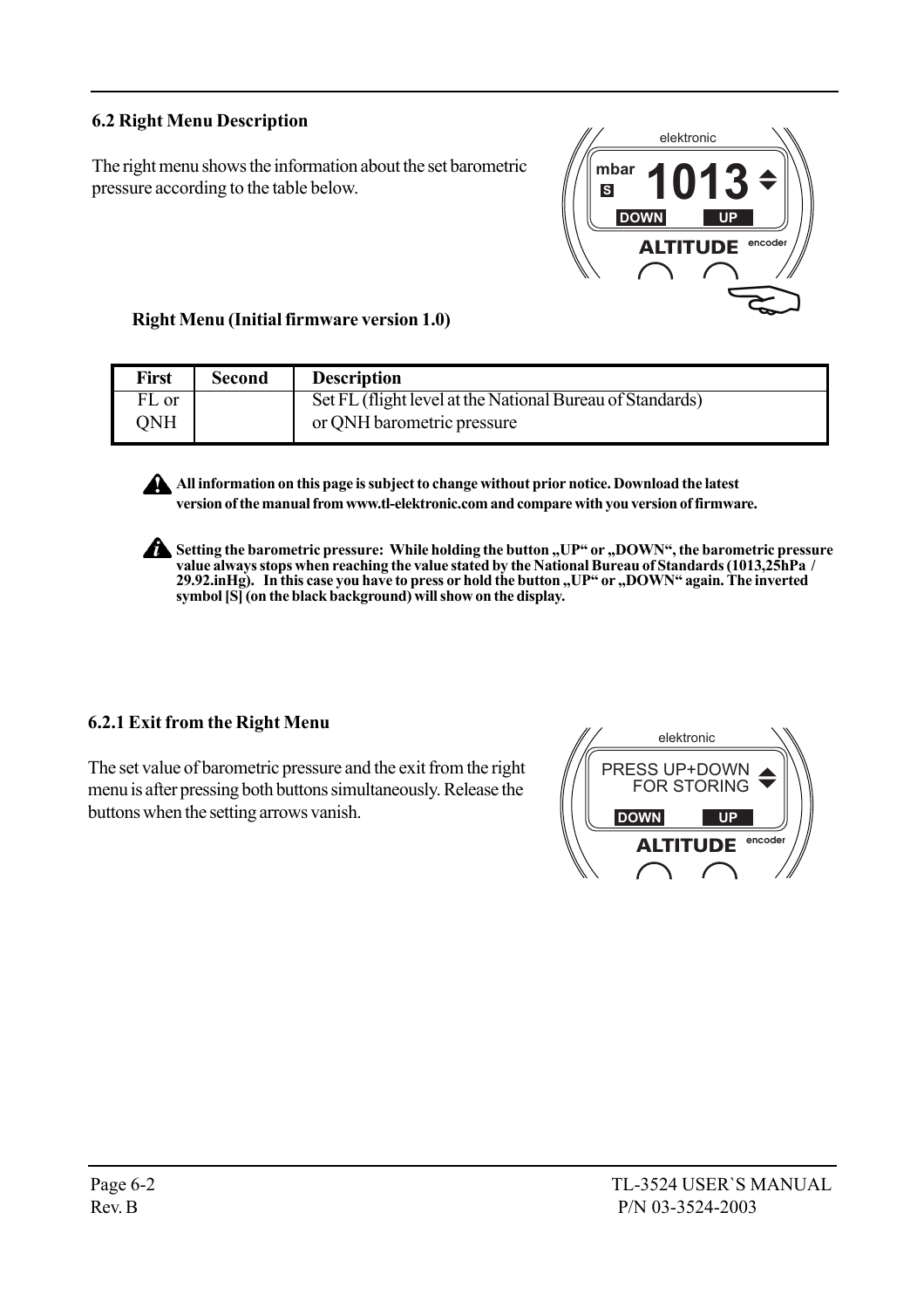#### 6.3 How to Change Configuration

If you want to change e.g. units or contrast, press and hold both buttons and turn the instrument on. The "SETUP" message will show on the display. Press "OK" and go to the Instrument Setup.

Note, that any unauthorized change of the values in the Setup can cause damage to the instrument. An incorrect change of the setup can endanger your life and lives of your passengers.

#### 6.4 Set Alert Warning

By pressing the button "MODE" a few times, you enter this menu where you can set the altitude you want to keep. This setting is necessary to be done always after turning the instrument on or off. The instrument stores the latest set datum, which will be shown on the display when being set the next time.

#### 6.5 How Alert Warning Works

If your aircraft is more than 50m (165ft) above or below the set altitude, the instrument will activate the acoustic or visual signalization. In the left part of the display an up or down arrow will show. The arrow demonstrates the direction the aircraft should follow in order to keep the set altitude.







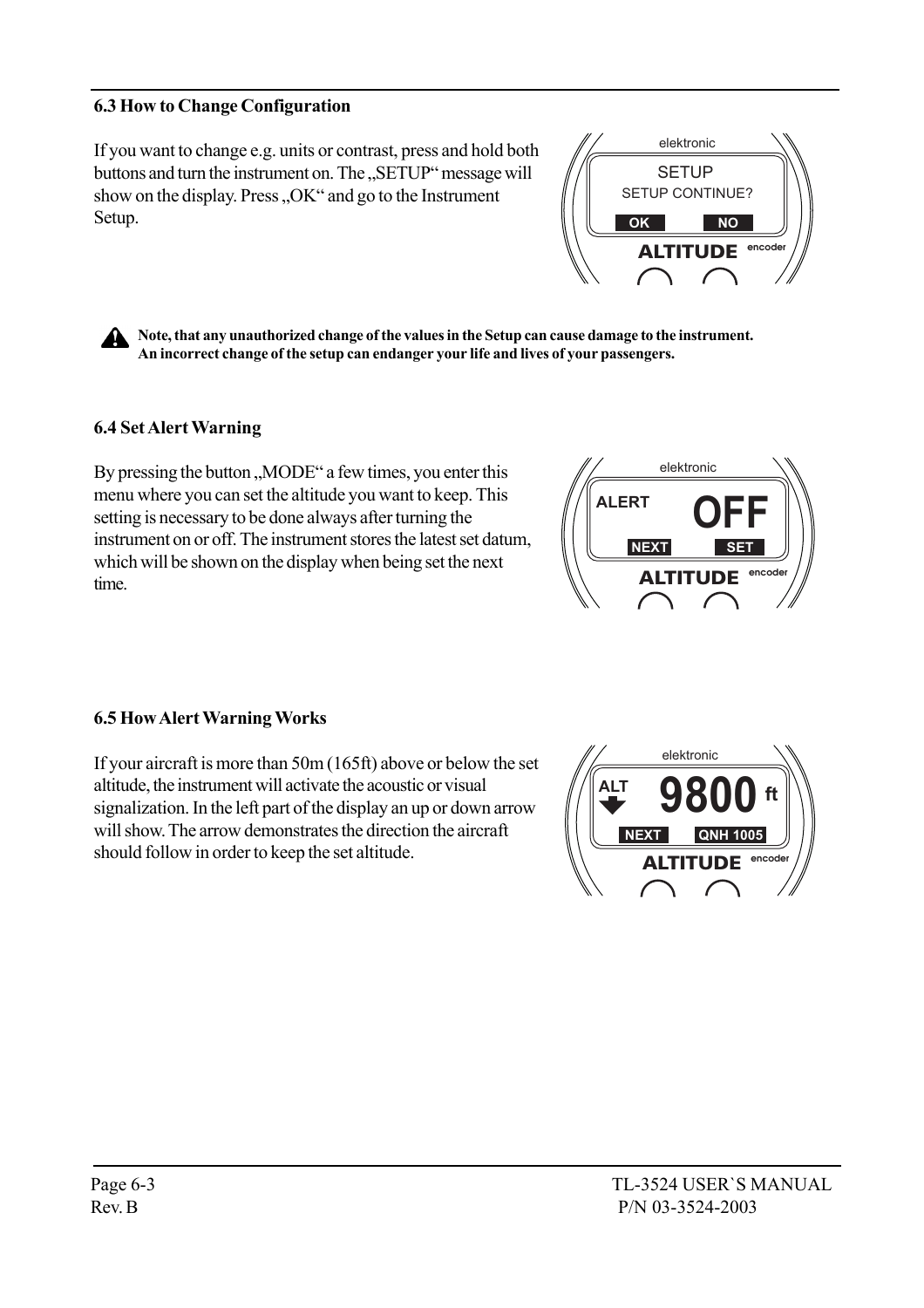## 6.6 Set MDA or Approach Altitude

By pressing the button "MODE" a few times, you enter this menu where you can set the altitude for the MDA or the approach altitude. This setting is necessary to be done always after turning the instrument on or off. The instrument stores the latest set datum that will be shown on the display when being set the next time.

#### 6.7 MDA or Approach Warning

If your aircraft reaches the MDA or the approach altitude, the instrument will activate the acoustic or visual signalization and this message will show on the display repeatedly in regular intervals. You can disable the signalization (including the "MDA" message) any time by pressing the left, the right or the User button.

#### 6.8 Set Different Transition Altitude

For example, if your are in another country where the transition altitude differs from the one default in the Setup Mode, according to the point 5-6, you can change the altitude in this menu.

Note that if you turn the instrument off and on, the altitude will be set again to the default value, according to the point 5-6.

# 6.9 "TRANSITION ALTITUDE REACHED" Message

If you reach the transition altitude, the instrument will activate the acoustic or visual signalization and this message will show on the display. If you want the instrument to change the barometric pressure automatically from the QNH to the National Bureau Standard (FL ) 1013,25hPa  $(29.92inHg)$ , press the button "YES".



elektronic

**MDA m**

ALTITUDE **encoder**

**NEXT** 



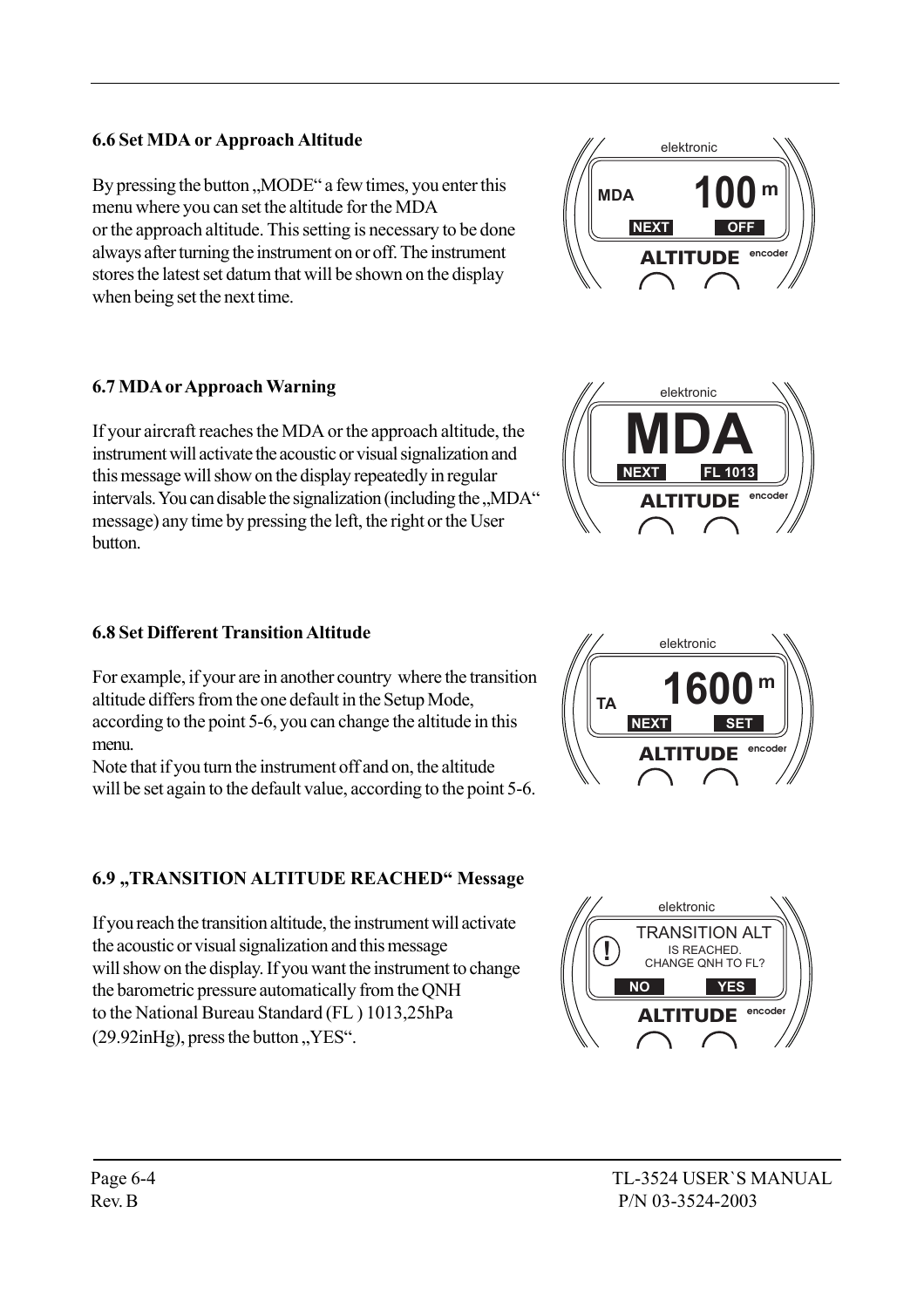# 6.10 Memory of Maximum Reached Altitude

The inverted symbol [M] (on the black background) shown on the right indicates that the maximum reached altitude from the long-term memory is displayed.

# 6.11 Delete Long-term Memory of Altitude

The long-term memory of the maximum reached altitude can be deleted in this menu.

# 6.12 "OXYGEN" Message

If your aircraft reaches the altitude where the oxygen is required and if you have selected "ENABLE" in the Setup Menu, according to the point 5-12, the instrument will activate the acoustic or visual signalization.

The message "OXYGEN" will show on the display in regular intervals. You can disable this signalization any time by pressing the left, the right or the User button. The message, OXYGEN" will show on the display repeatedly in regular intervals until the altitude decreases below 3.800m (12.500ft).

# 6.13 Measuring Altitude out of Range

When the altitude measured by the sensor is out of range, the symbol [----] will show on the display.







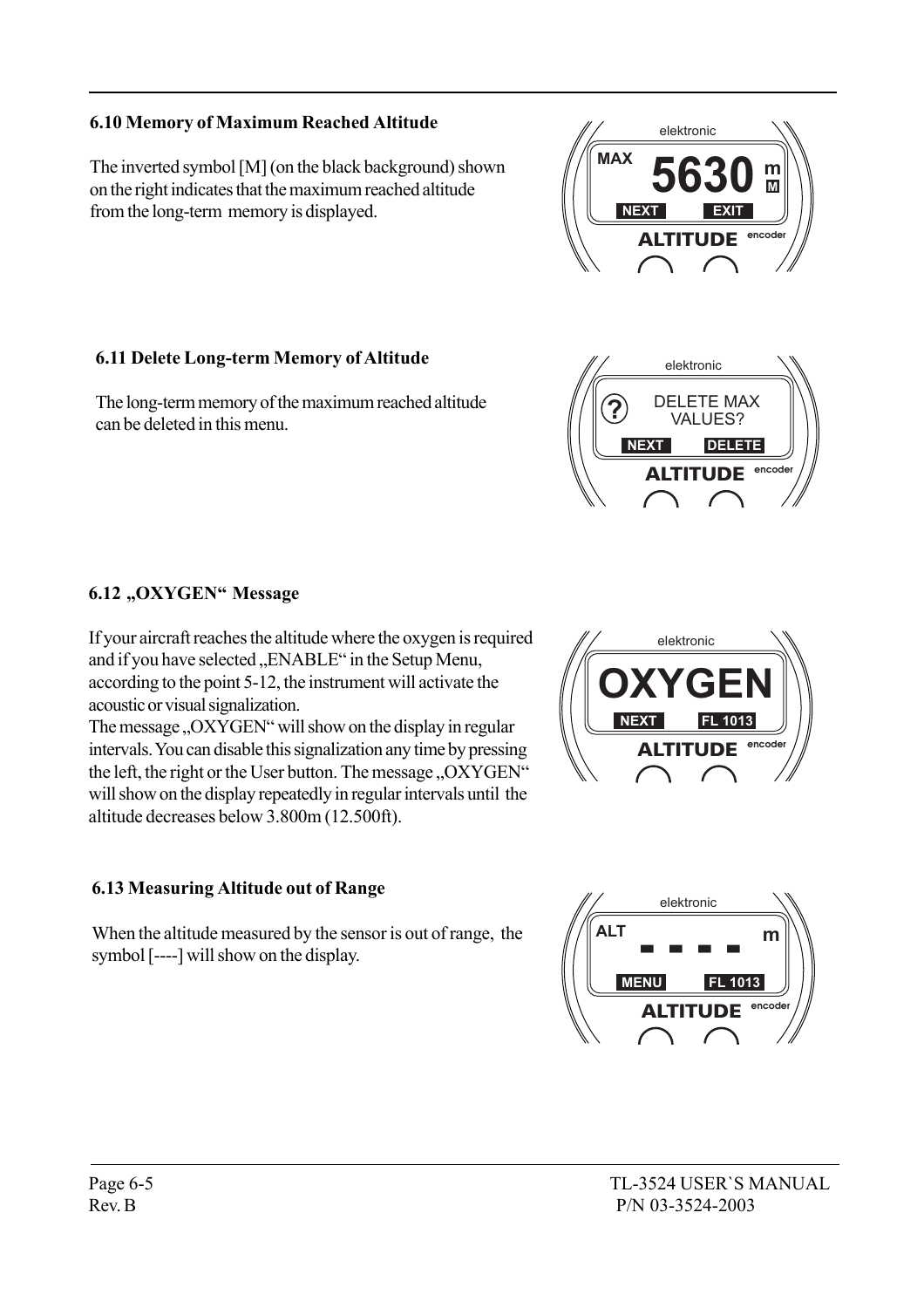# 7.1 SchecKÆ memory description

The TL-3524 includes a 10,000 lines long-term memory and SchecK memory for storing of measured values in the 0.1 to 60 second sample rate. The measured data you can download via standard PC serial cable RS-232 into Laptop or Personal Computer.



Cases 1 to 20 include 60 lines of exceeded limit values and engine hours when the values were exceeded.



In this version it is possible to read last 20 exceeded records at total operational time.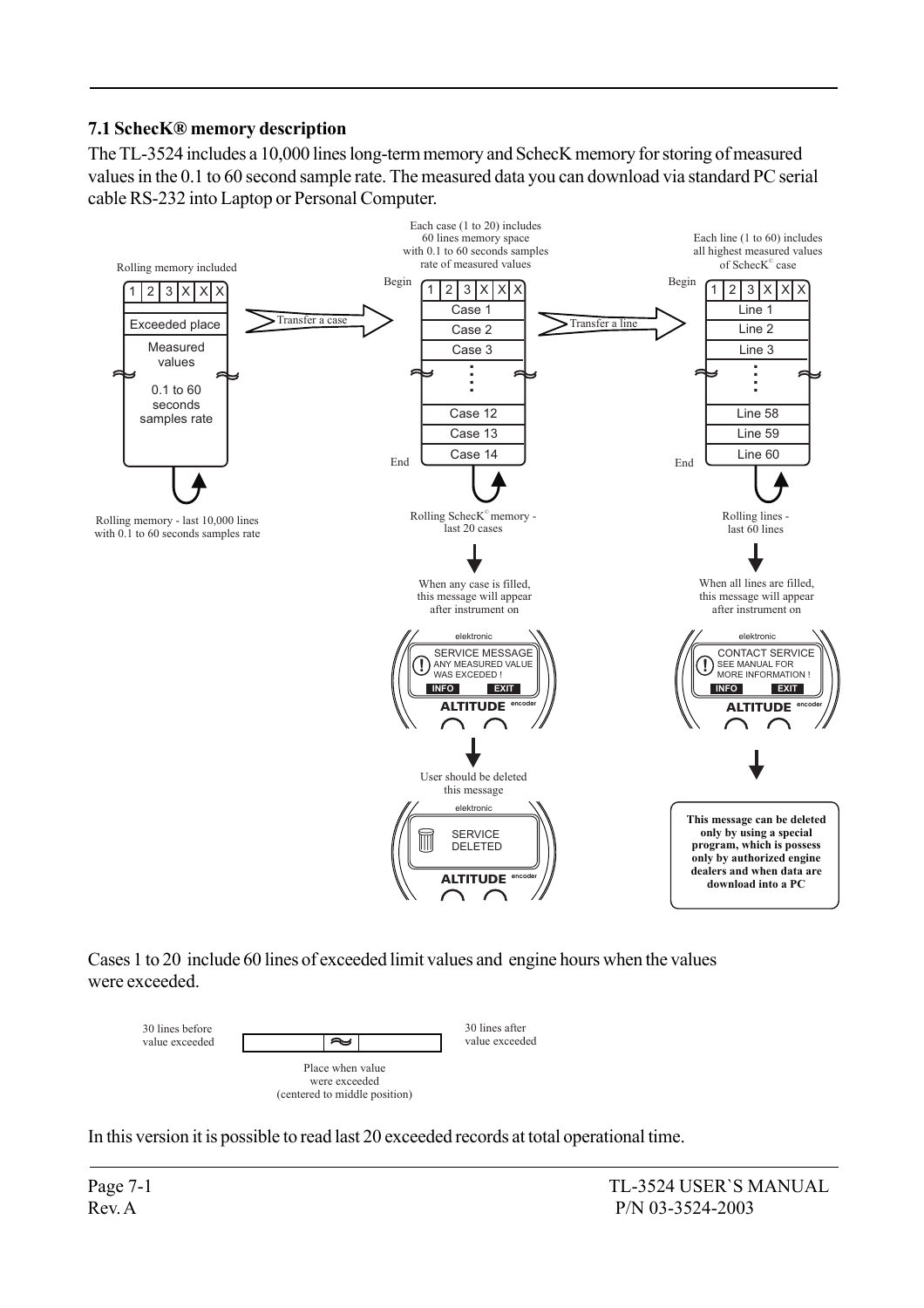#### 8.1 Transponder Connection

The data transfer to the transponder is accomplished by connecting the data lines to their corresponding pins on the transponder.

| ᅎ                   | ದ                                     | C                       |                   | N                    | J                | ဖ              | თ         | G         | $\leq$                | თ                        | 4                | ω                    |                         | $\vec{c}$            | ➢                  | 4                        |                              | $\vec{\sigma}$              | $\frac{1}{4}$        | $\geq$    | PIN <sub>1</sub> |
|---------------------|---------------------------------------|-------------------------|-------------------|----------------------|------------------|----------------|-----------|-----------|-----------------------|--------------------------|------------------|----------------------|-------------------------|----------------------|--------------------|--------------------------|------------------------------|-----------------------------|----------------------|-----------|------------------|
| റ                   | $\tilde{\Xi}$                         | ゴ                       | თ                 | 4                    | တ                | ਠ              |           | 工         | ᄌ                     | 4                        | C٦               | C٦                   | C٦                      | $\vec{o}$            | ᡂ                  | တ                        | N                            | ਨ                           | ಹ                    | 22        | PIN <sub>2</sub> |
| ⋚                   | ぃ                                     | ಸ                       | ದ                 | $^{\circ}$           | ∞                | ゴ              | ∞         | Ċ         | Ċ                     | ဖ                        | თ                | თ                    | ω                       | ↘                    | റ                  | $\infty$                 | ω                            | 44                          | ີຕ                   | Α4        | PIN <sub>5</sub> |
|                     | င္လ                                   | —<br>បា                 | ဖ                 | ဖ                    | ぃ                | $\vec{c}$      | ဖ         | ᄌ         | m                     | 4                        | ₹                | ဖ                    | $\vec{z}$               | တ                    | ヮ                  | ဖ                        | 14                           | ゴ                           | $\vec{0}$            | 鸟         | PIN <sub>6</sub> |
| г                   | 4                                     | N                       | $\vec{o}$         | $\vec{o}$            | $\vec{o}$        | ದ              | $\vec{o}$ | Г         | O                     | $\overline{\phantom{a}}$ | $\infty$         | $\overrightarrow{ }$ | $\vec{\omega}$          | c                    | Ш                  | $\vec{0}$                | ີຕ                           | $\vec{\circ}$               | $\vec{\phantom{0}}$  | <b>R2</b> | PIN <sub>9</sub> |
| ヮ                   | $\stackrel{\infty}{\scriptstyle\sim}$ | 14                      |                   | $\overrightarrow{ }$ | ဖ                | ミ              | ℶ         | ≤         | ω                     | N                        | ဖ                | $\vec{z}$            | 14                      | 4                    | ᆩ                  | $\overline{\phantom{a}}$ | $\vec{0}$                    | ಹ                           | $\vec{\sigma}$       | <b>B4</b> | <b>PIN 10</b>    |
| ᠊ᠣ                  | $\vec{0}$                             | ω                       | 14                |                      | 귝                | ಹ              | $\vec{v}$ | ᠊ᠣ        | U                     | $\infty$                 | $\vec{0}$        | $\vec{o}$            | $\infty$                | $\infty$             | 工                  | $\infty$                 | $\vec{\mathcal{L}}$          | 22                          | $\overline{2}$       | ご         | <b>PIN 13</b>    |
| ᆩ                   | 34                                    | 4                       | $\vec{0}$         | ω                    | ⋾                | ō              | ξ         | 观         | г                     | ∞                        | $\vec{=}$        | 4                    | თ                       | $\overrightarrow{ }$ | Ċ                  | C                        | $\vec{\infty}$               | $\geq$                      | $\vec{\infty}$       | C<br>2    | <b>PIN 14</b>    |
| N                   | ᇬ                                     | ಹ                       | ಸ                 | ပာ                   | ಹ                | ပ္ပ            | 14        | ഗ         | H                     | $\vec{o}$                | $\vec{z}$        | ↘                    | 4                       | ဖ                    | ᄌ                  | ⇃                        | $\frac{1}{\infty}$           | SO                          | SO                   | C4        | <b>PIN 17</b>    |
| Disable             | Disable                               | ぃ                       | ಠ                 | ನ                    | C                | Disabl<br>᠗    | <u>ທ</u>  | Disable   | Disable               | Disable                  | ω                | Disable              | $\overline{\mathsf{C}}$ | Disable              | Disable            | Disable                  | Disable                      | Disable                     | Disable              | STROBE    | PIN <sub>3</sub> |
| <b>MILCOX 1014A</b> | JPPPLLO SL70                          | <b>LERAY HRHS0/250D</b> | <b>RADAIR 250</b> | NARCO AT5/6/6A       | NARCO AT50/20150 | MICROAIR T2000 | KING KT75 | KING 750A | KING KT76A/78A/76C/79 | KING KT76/78             | GENAVE BETA 5000 | GARMIN 320/320A/327  | EDO-AIRE RT-777         | COLLING TDR-950/9501 | BENDIX TR5414/641B | BENDIX HRP-2060/2061/660 | BECKER<br>ATC<br>ATC<br>4401 | <b>BECKER ATC 2000/3401</b> | ARC RT359A/459A/859A |           |                  |